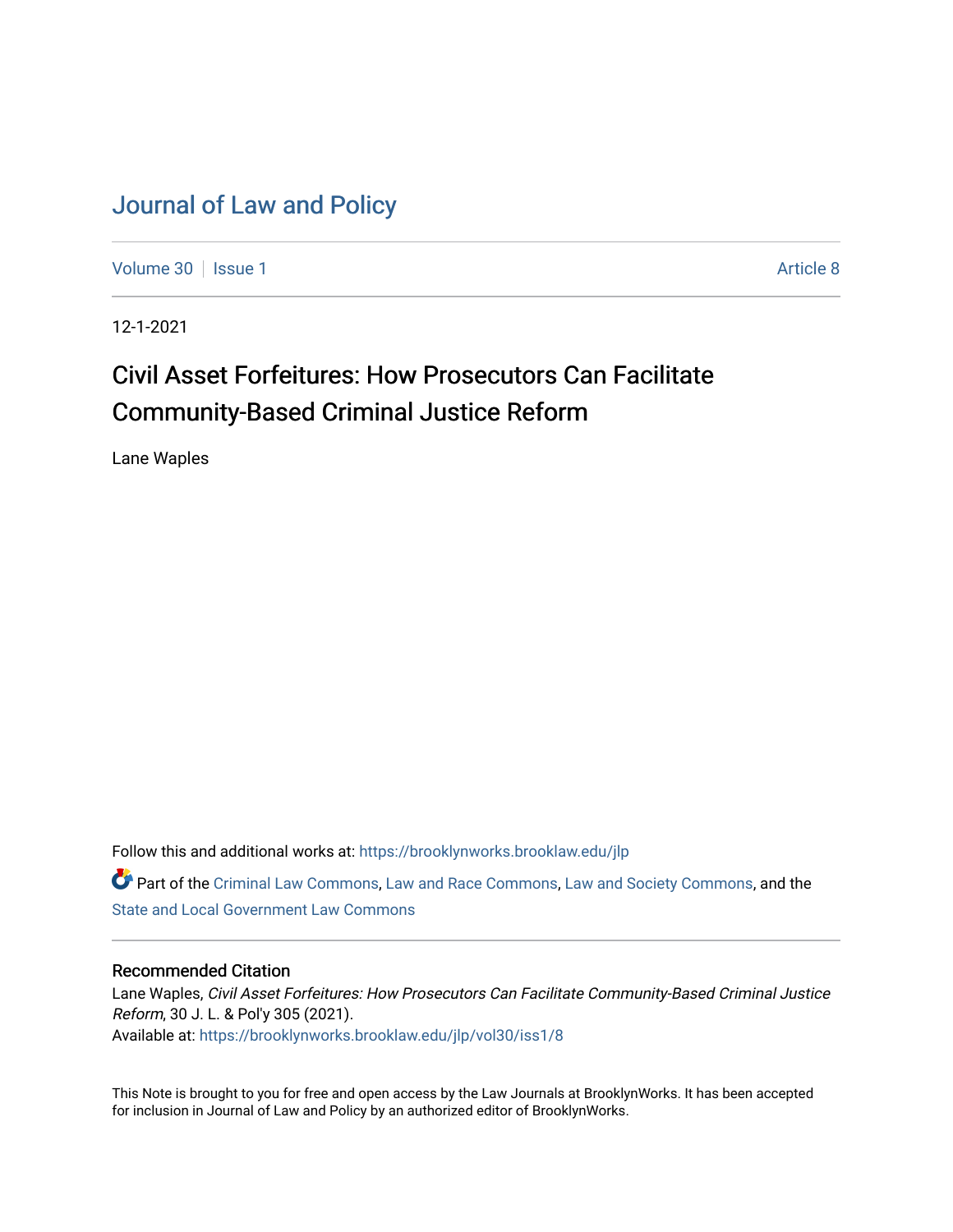# **CIVIL ASSET FORFEITURES: HOW PROSECUTORS CAN FACILITATE COMMUNITY-BASED CRIMINAL JUSTICE REFORM**

### Lane Waples\*

"Incarceration is a unique state function. The forcible deprivation of liberty and detention in a facility designed for the purpose is a restriction on the individual freedom to which liberal societies aspire. Incarceration represents a collective decision that some among us are too dangerous, or their crimes too serious, to circulate freely in the community. To preserve order and safety, to affirm norms of lawful conduct, and to help remedy criminal behavior, we built lockups, detention centers, asylums, jails, and prisons."<sup>1</sup>

Criminal justice reform is elusive in the United States. Despite evidence that the system is broken, change remains ephemeral at best. This is partially attributable to the fact that most attempts to reform the criminal legal system have occurred through the political process. However, another method of criminal justice reform is to assist communities as they address the root causes of crime. Undergirding this approach is the belief that building stronger communities contributes to less crime and reduces recidivism. After seizing \$250 million via prosecutions of financial crimes in 2016, the New York County District Attorney's Office created a "first-ofits-kind" initiative to reinvest those seized funds into the

<sup>\*</sup> J.D. Candidate, Brooklyn Law School, 2022. B.A., Boston College, 2017. I would like to thank my parents, Nancy and Greg Waples, and my brother Graeme for their unfaltering support. Thanks to Dean Stacy Caplow for your advice and guidance during the writing process, and to the *Journal of Law and Policy* staff for their commitment and hard work. This Note is dedicated to all whom seek to make the criminal legal system more just. All errors and omissions are my own.

<sup>&</sup>lt;sup>1</sup> NAT'L RSCH. COUNCIL OF THE NAT'L ACAD.'S. THE GROWTH OF INCARCERATION IN THE UNITED STATES: EXPLORING CAUSES AND CONSEQUENCES 14 (Jeremy Travis et al., eds. 2014).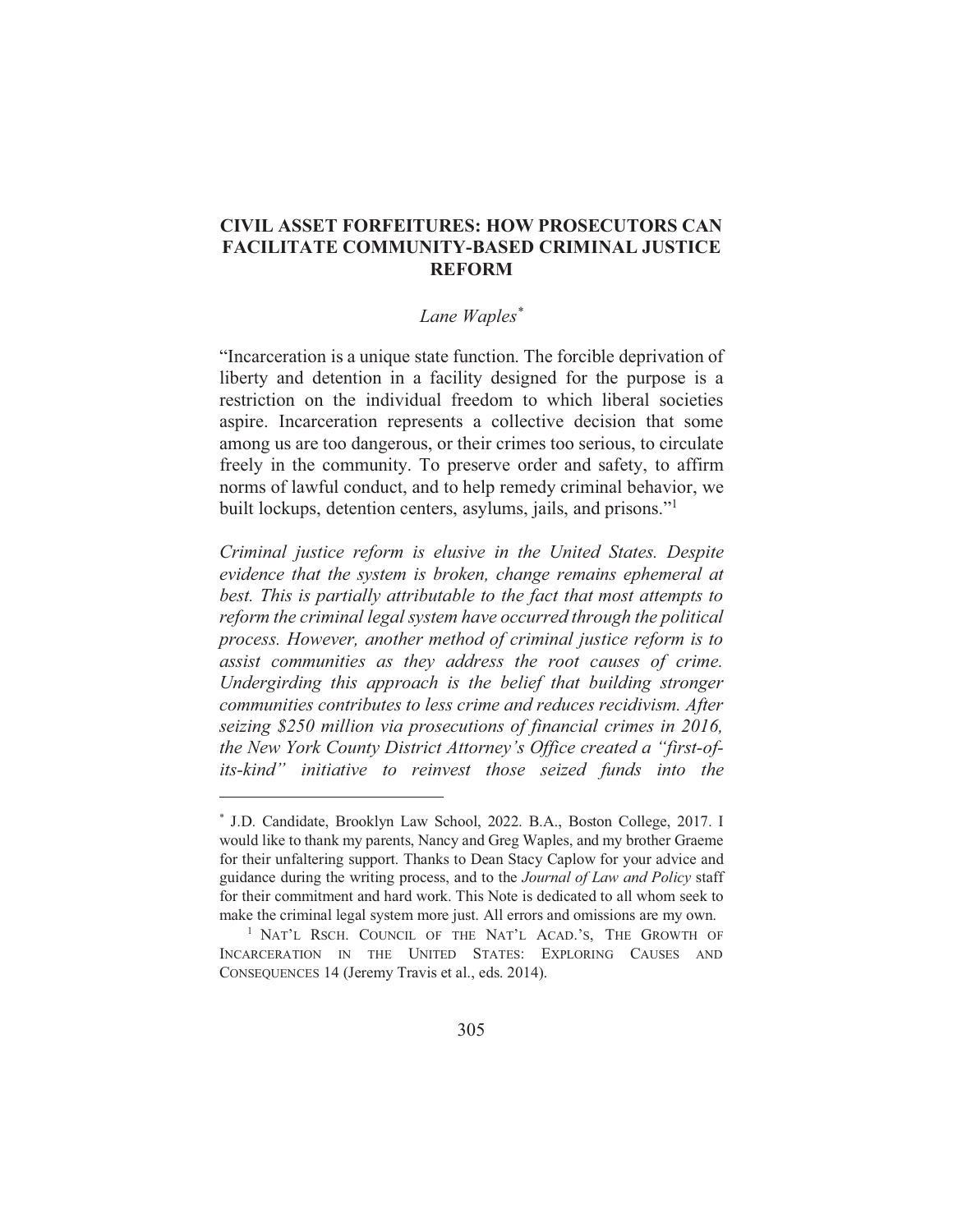communities of Manhattan in New York City. This "Criminal Justice Investment Initiative" (CJII) seeks to empower said communities through a variety of programs to prevent crime from happening in the first place. This Note argues that prosecutorial offices across the United States should create similar initiatives that derive funding solely from seizures related to financial crimes. In doing so, it highlights why the political process is unequipped to enable criminal justice reform, explains the notion of community-based criminal justice reform, explores the CJII, and finally demonstrates the pitfalls of constructing such initiatives around traditional civil asset forfeitures.

#### **INTRODUCTION**

Over the last several decades, the United States' rate of incarceration has grown at an unprecedented pace.<sup>2</sup> While it peaked in 2009, the rate still remains "5 to 10 times higher" than that of comparable democracies in the modern world.<sup>3</sup> Today, nearly one out of every one hundred adults in the U.S. resides in a prison or jail.<sup>4</sup> One out of every three adults—around seventy-seven million Americans—has a criminal record.<sup>5</sup> Overall, the number of incarcerated people has increased seven hundred percent since 1970.<sup>6</sup> While the incarcerated population has marginally decreased over the last five years, the U.S. still has the highest rate of incarceration in the world.<sup>7</sup> These figures are, in a word, staggering.

 $^{2}$  *Id.* at 355.

 $3$  *Id.* at 13.

 $4$  Id.

<sup>&</sup>lt;sup>5</sup> Chidi Umez & Rebecca Pirius, Barriers to Work: People with Criminal Records, NAT'L CONF. OF STATE LEGISLATORS (July 17, 2018), https://www.ncsl.org/research/labor-and-employment/barriers-to-workindividuals-with-criminal-records.aspx.

<sup>&</sup>lt;sup>6</sup> Criminal Justice Fact Sheet, NAACP, https://www.naacp.org/criminaljustice-fact-sheet/ (last visited Oct. 1, 2021).

<sup>&</sup>lt;sup>7</sup> Trends in U.S. Corrections, SENTENCING PROJECT 1-2, available at https://www.sentencingproject.org/publications/trends-in-u-s-corrections/ (last) updated May 2021).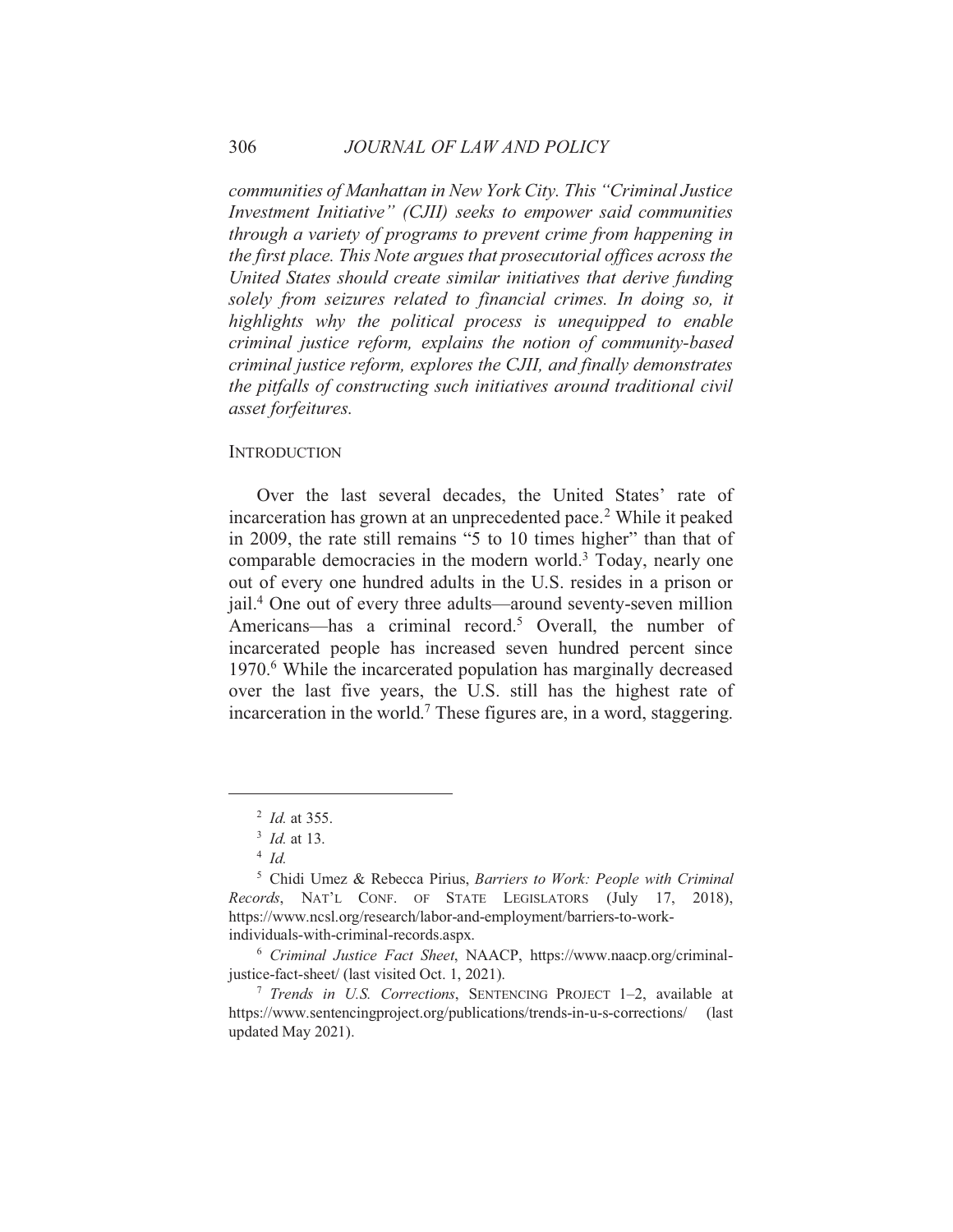Tracing the expansion of the carceral population requires examining a confluence of factors beginning in the 1960s.<sup>8</sup> During the decade, the rate of overall violent crime doubled.<sup>9</sup> Intense political activism stemming from the Civil Rights Movement—and the conservative reaction to it—also accompanied these soaring crime numbers.<sup>10</sup> The disruption of America's racial order created a tumultuous political climate, one that "blurred the line between protest and disorder."<sup>11</sup> Additionally, cities across the U.S. underwent significant restructuring.<sup>12</sup> They became more segregated as wealthier, predominately white people left for the suburbs.<sup>13</sup> This exodus left a void in many inner cities, which were ultimately repopulated by historically marginalized communities, particularly racial and ethnic minorities and the poor.<sup>14</sup> Those communities were soon blamed for the high rates of urban crime and were moreover plagued by unemployment.<sup>15</sup> It was the amalgamation of these circumstances that spurred a shift in criminal justice towards a more "punitive direction."<sup>16</sup> At both the local and federal levels, incarceration became more common, especially for minor offenses.<sup>17</sup> Mandatory sentencing laws for violent and repeat offenders, along with a tougher approach to drug-related offenses, further contributed to the growing rate of incarceration.<sup>18</sup> These policies are largely responsible for America's modern incarcerated population, which numbers 2.2 million people.<sup>19</sup> It is impossible to

- <sup>11</sup> *Id.*
- $12$  See id.
- $13$  See id.
- $14$  See id.
- $15$  See id.
- $16$  *Id.* at 336.
- $17$  See id.
- $18$  See id.

<sup>&</sup>lt;sup>8</sup> See NAT'L RSCH. COUNCIL, *supra* note 1, at 335–36.

 $9$  *Id.* at 335.

 $10$  *Id.* 

<sup>&</sup>lt;sup>19</sup> RACHEL BARKOW, PRISONERS OF POLITICS: BREAKING THE CYCLE OF MASS INCARCERATION 2 (2019).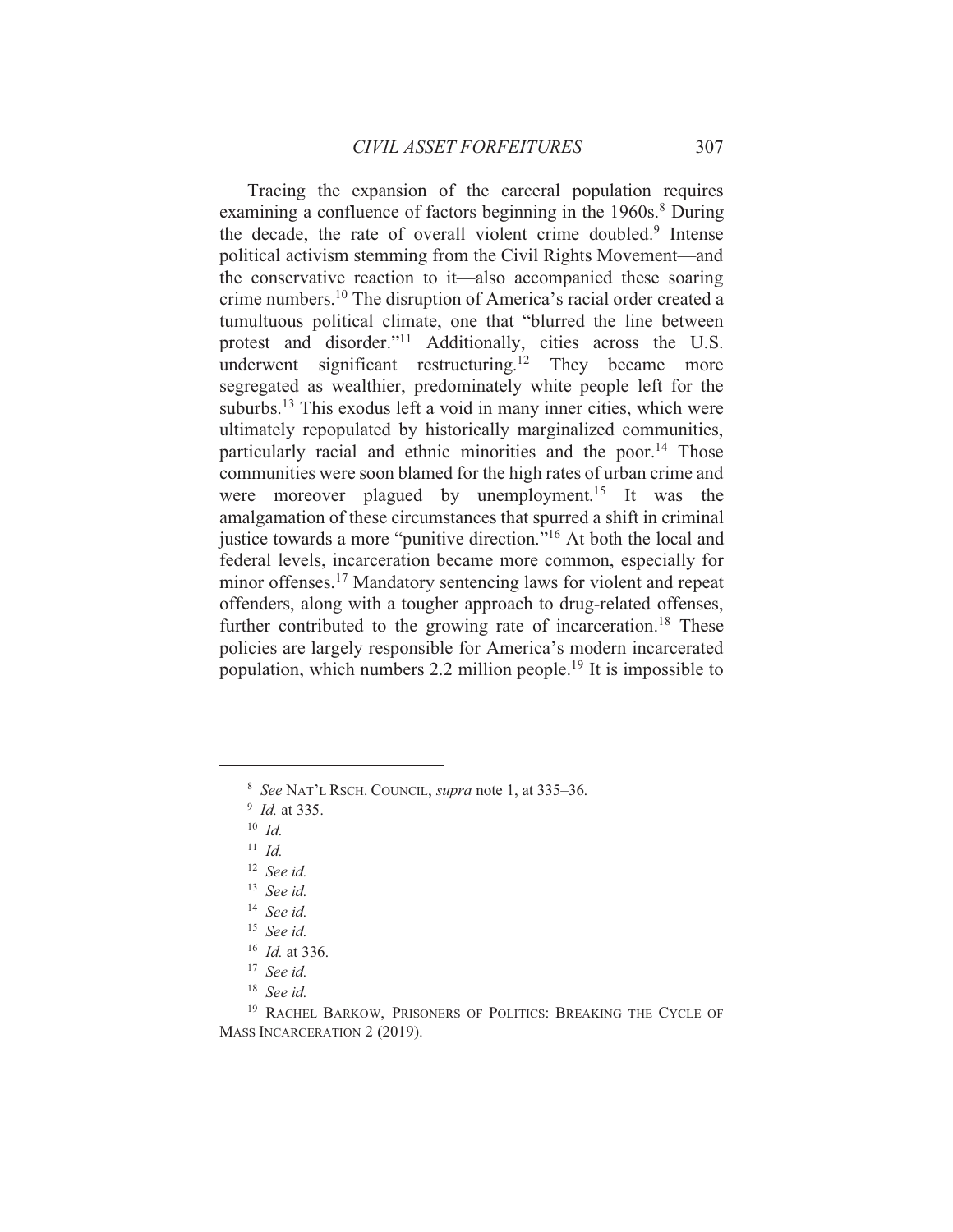ignore that the U.S.'s prison and jail population is unparalleled in the modern world. $20$ 

Further, mass incarceration in the U.S. disproportionately impacts some communities more than others.<sup>21</sup> While people of color make up only thirty-seven percent of the overall U.S. population, they represent sixty-seven percent of its prison population.<sup>22</sup> African Americans are five times more likely than white people to be imprisoned.<sup>23</sup> Additionally, African American women are twice as likely as white women to be incarcerated.<sup>24</sup>

Logic would seem to dictate that harsher crime policies would lead to lower rates of crime and an overall increase in public safety. But, whether mass incarceration has reduced crime is seriously disputed.<sup>25</sup> The same is true of whether longer sentences effectively deter crime.<sup>26</sup> In fact, some commentators and scholars argue that mass incarceration has had virtually no positive effect on overall crime rates or has even worsened them.<sup>27</sup>

What is undisputed, however, is that mass incarceration incurs immense financial costs. Statistics show that state and federal governments spend \$81 billion annually.<sup>28</sup> However, that number balloons to over \$181 billion when "policing and court costs, and costs paid by families to support incarcerated loved ones" are taken

<sup>&</sup>lt;sup>20</sup> See id. Despite accounting for only 5% of the global population, the U.S. possesses 25% of the globe's prison population.

 $21 \text{ See}$ Criminal Justice Facts. **SENTENCING** PROJECT. https://www.sentencingproject.org/criminal-justice-facts/ (last visited Oct. 17,  $2020$ ).

<sup>&</sup>lt;sup>22</sup> Who's in Prison in America?, OPENINVEST (Feb. 21, 2018), https://www.openinvest.com/articles-insights/statistics-prison-america.

<sup>&</sup>lt;sup>23</sup> NAACP, *supra* note 6.

 $24$  Id.

<sup>&</sup>lt;sup>25</sup> See NAT'L RSCH. COUNCIL, *supra* note 1, at 337.

 $26$  See id.

<sup>&</sup>lt;sup>27</sup> See BARKOW, supra note 19, at 2; Study Finds Increased Incarceration Has Marginal-to-Zero Impact on Crime, EQUAL JUST. INITIATIVE (Aug. 7, 2017), https://eji.org/news/study-finds-increased-incarceration-does-not-reduce-crime/.

<sup>&</sup>lt;sup>28</sup> Mass Incarceration Costs \$182 Billion Every Year, Without Adding Much to Public Safety, EQUAL JUST. INITIATIVE (Feb. 2, 2017), https://eji.org /news/mass-incarceration-costs-182-billion-annually/. This figure only accounts for "the cost of operating prisons, jails, paroles, and probation." *Id.* It does not include policing and courts costs.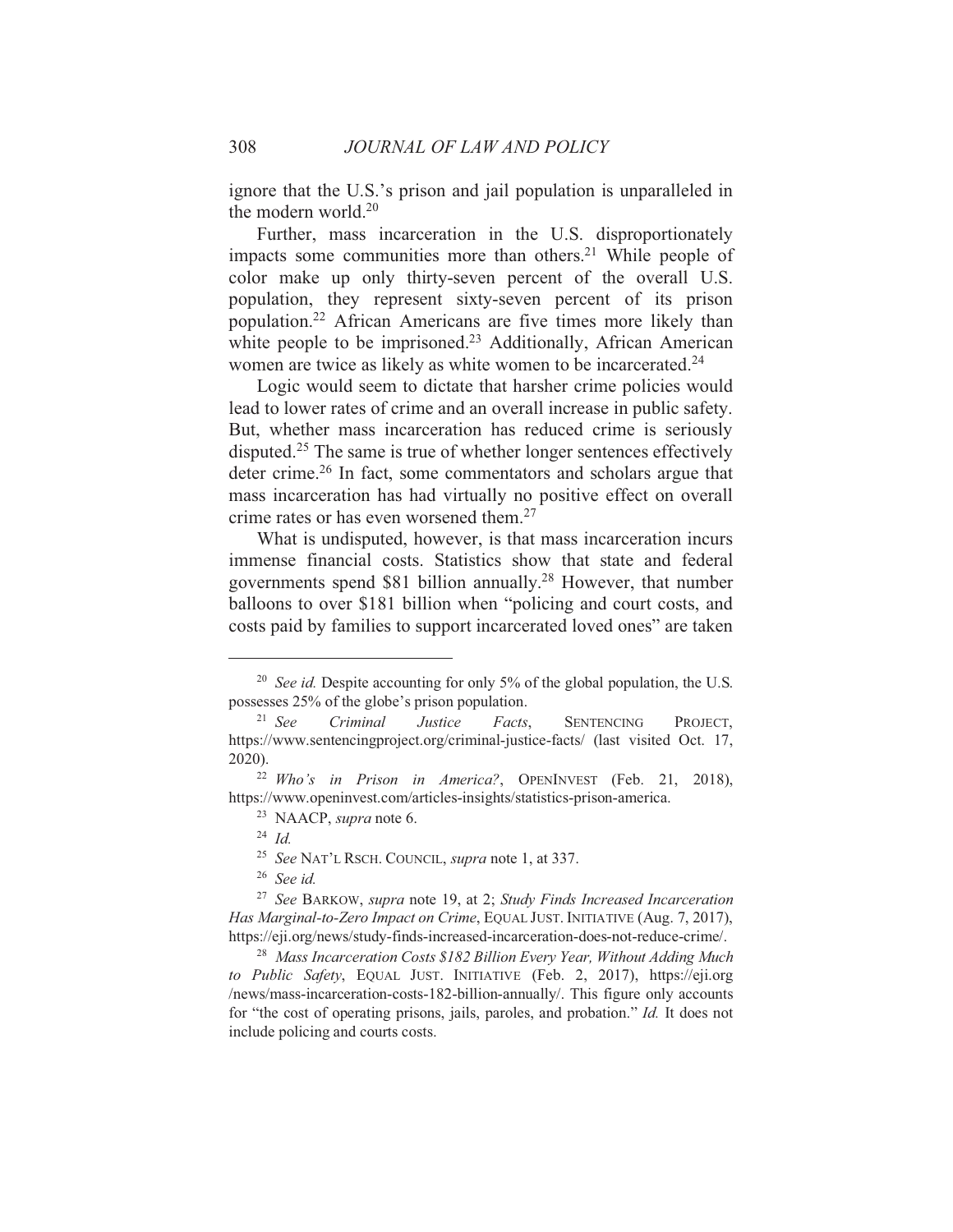into consideration.<sup>29</sup> This figure dwarfs government expenditures on welfare and social programs.<sup>30</sup> For example, during the 2016-2017 fiscal year, Los Angeles delegated 16.9% of its budget, almost \$1.5 billion, to its police department.<sup>31</sup> On the other hand, the Los Angeles "economic and workforce development department" received just 0.2% of the city's budget.<sup>32</sup> In New York City, only the Department of Education's budget exceeded the city's crime related expenditures that year.<sup>33</sup> These are not isolated examples; many U.S. city budgets evince similar decision-making.<sup>34</sup>

The collateral consequences of mass incarceration also exact a heavy social toll. Higher rates of incarceration inevitably mean that more mothers and fathers are locked up.<sup>35</sup> While estimates vary, a report by the National Institute of Justice, a "research development and evaluation agency of the U.S. Department of Justice,"36 determined that somewhere between 1.7 million and 2.7 million children will have at least one parent incarcerated during their lifetime.<sup>37</sup> That equates to eleven percent of children in the U.S.<sup>38</sup> While the actual consequences vary case-to-case, there is ample data suggesting that children with an incarcerated parent are more likely to become incarcerated themselves and/or develop mental health

 $34$  See id.

 $^{29}$  *Id.* 

<sup>&</sup>lt;sup>30</sup> See Kate Hamaji et al., Freedom to Thrive: Reimagining Safety & Security in Our Communities, THE CTR. FOR POPULAR DEMOCRACY, 44, 57-58, https://populardemocracy.org/sites/default/files/Freedom%20To%20Thrive%2C %20Higher%20Res%20Version.pdf (last visited Oct. 11, 2021).

 $31$  *Id.* at 44.

<sup>&</sup>lt;sup>32</sup> *Id.* This department's objective is to "steer economic development" so that Los Angeles has a "strong and committed workforce, sustainable neighborhoods and profitable communities." About the EWDD, ECON. & WORKFORCE DEV. DEP'T, https://ewddlacity.com/index.php/about-ewdd (last visited Sept. 17, 2019).

<sup>&</sup>lt;sup>33</sup> See Hamaji et al., *supra* note 30.

<sup>&</sup>lt;sup>35</sup> Eric Martin, *Hidden Consequences: The Impact of Incarceration on* Dependent Children, NAT'L INST. OF JUST. J. (Mar. 1, 2017), https://nij.ojp.gov /topics/articles/hidden-consequences-impact-incarceration-dependent-children.

<sup>&</sup>lt;sup>36</sup> About the National Institute of Justice, NAT'L INST. OF JUST., https://nij.ojp.gov/about-nij (last visited Oct. 30, 2021).

 $37$  *Id.* 

 $38$  *Id.*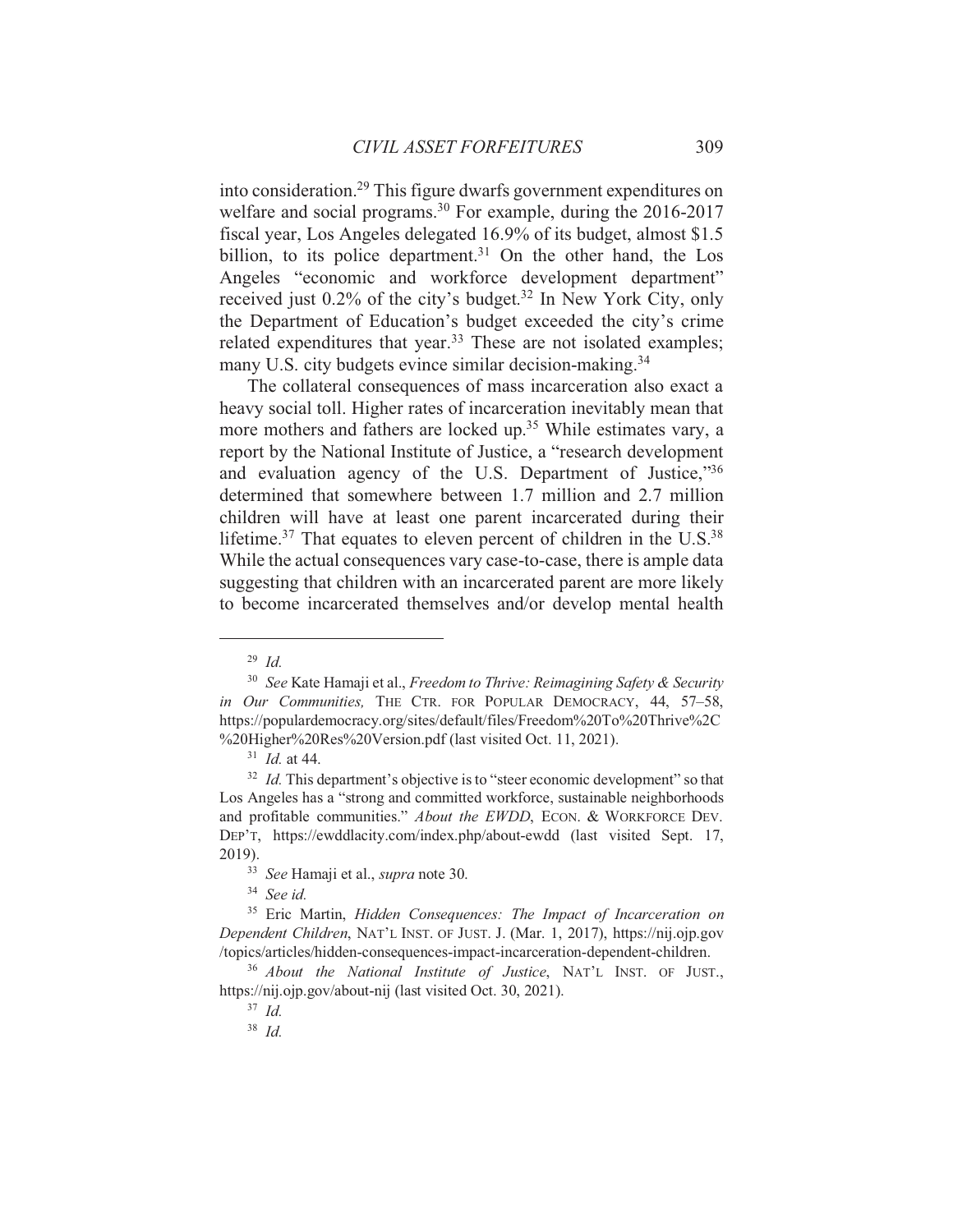problems.<sup>39</sup> Additionally, criminal conviction may also result in the revocation of some civil rights.<sup>40</sup> For example, a felony conviction can inhibit one's ability to vote or serve on a jury.<sup>41</sup> A conviction can also prevent one from participating in public programs, such as the Supplemental Nutrition Assistance Program.<sup>42</sup> Also, because of the stigma associated with a criminal conviction, it is nearly impossible for a convicted person to find gainful employment, regardless of their offense.<sup>43</sup> This is just the tip of the iceberg; a more thorough survey of the collateral consequences of mass incarceration is beyond the scope of this Note. However, these consequences—which rarely relate to the underlying crime in question—share in exacerbating criminal punishment beyond a court-imposed sentence,<sup>44</sup> which consequently "negatively affect public safety and the public good."<sup>45</sup> Specifically, collateral consequences may increase recidivism by barring individuals from using many social programs to help support themselves.<sup>46</sup>

In 2016, The New York County District Attorney's Office ("DANY") created a "first-of-its-kind" initiative to spur criminal justice reform.<sup>47</sup> After seizing \$250 million through prosecuting international financial crimes, DANY created the Criminal Justice Investment Initiative ("CJII").<sup>48</sup> Using a data-driven approach and

 $39$  See id.

<sup>&</sup>lt;sup>40</sup> Collateral Consequences: The Crossroads of Punishment, Redemption, and the Effects on Communities, U.S. COMM'N ON CIV. RTS., 89 (June 2019), https://www.usccr.gov/files/pubs/2019/06-13-Collateral-Consequences.pdf.

 $41$  *Id.* 

<sup>&</sup>lt;sup>42</sup> See id. at 77. The Supplemental Nutrition Assistance Program is a federal program that helps low-income families purchase healthy and nutritious food. See Supplemental Nutrition Assistance Program, U.S. DEP'T OF AGRIC., FOOD AND https://www.fns.usda.gov/snap/supplemental-nutrition-**NUTRITION** SERV. assistance-program (last visited Sept. 15, 2021).

<sup>&</sup>lt;sup>43</sup> See U.S. COMM'N ON CIV. RTS., *supra* note 40, at 134.

<sup>&</sup>lt;sup>44</sup> See id. at 133-34.

 $45$  *Id.* at 133.

<sup>&</sup>lt;sup>46</sup> See id.

<sup>&</sup>lt;sup>47</sup> Safer Neighborhoods and a Fairer, More Efficient Justice System, CRIM. JUST. INVEST. INITIATIVE, 2, https://cjii.org/wp-content/uploads/2016/06/CJIIplan-6-23-2016.pdf (last visited Oct. 11, 2021) [hereinafter Safer Neighborhoods].

 $48$  See id. at 2.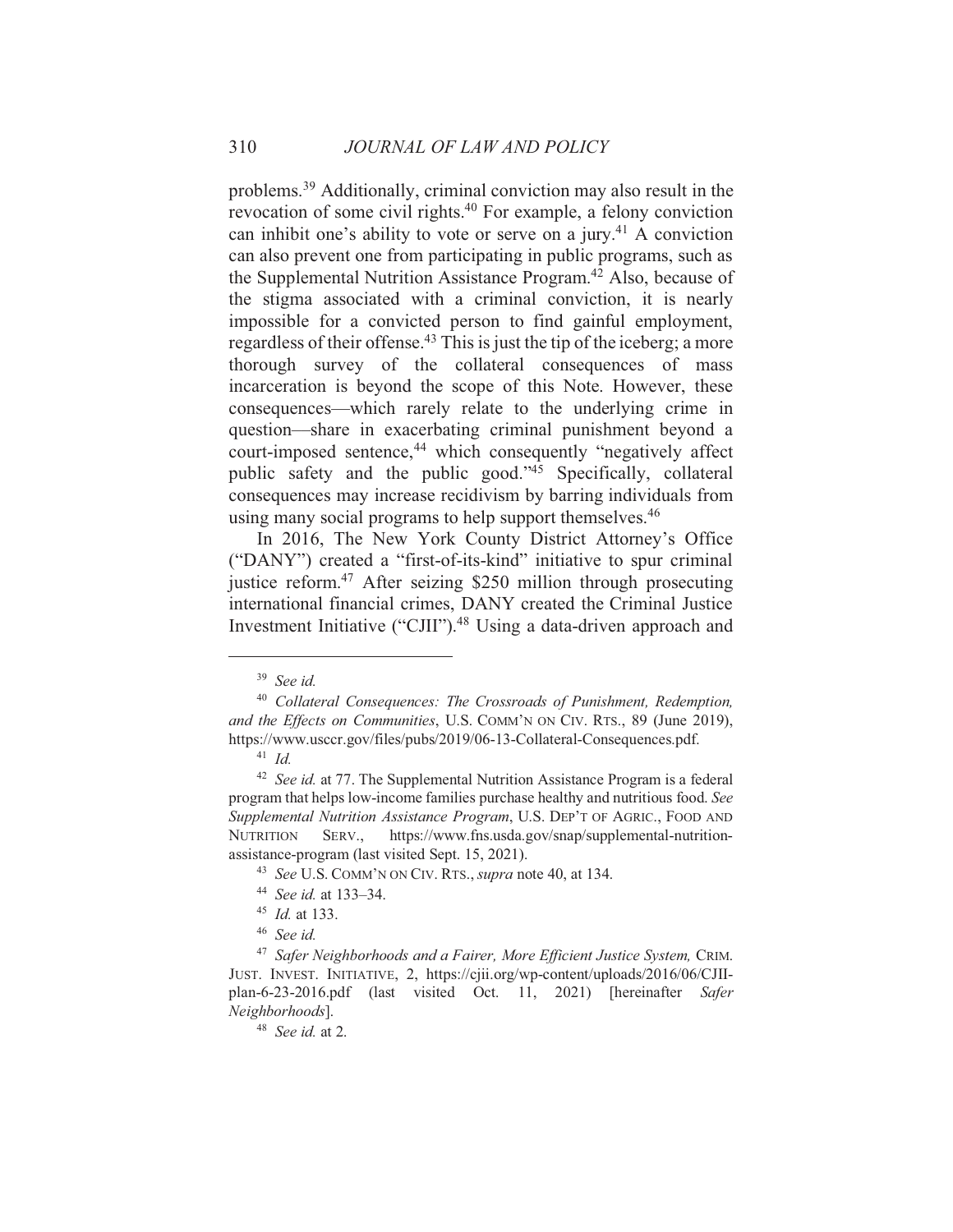capital derived from these seizures, the CJII funds local community groups in New York City.<sup>49</sup> The initiative hopes to strengthen and empower local communities by providing resources to prevent crime in the first place.<sup>50</sup>

Clearly, the U.S.'s criminal justice system, or as some call it, the "criminal punishment system,"<sup>51</sup> needs fixing. In the wake of George Floyd's murder, groups ranging from evangelical faith leaders<sup>52</sup> to the Retail Industry Leaders Association<sup>53</sup> have demanded different iterations of reform. Politicians have responded,<sup>54</sup> yet substantive change remains elusive. As the CJII demonstrates, prosecutors are uniquely positioned to spearhead community-based criminal justice reform. Therefore, more prosecutorial offices should set up CJII-like programs that derive their funding from white-collar crime prosecutions.

Part I of this Note illustrates why criminal justice reform is hard to achieve through conventional political processes. Part II discusses one view of criminal justice reform, particularly advanced by abolitionists, that takes a community-focused approach to criminal justice. Part III provides a more thorough introduction to DANY's CJII. Part IV briefly explains asset forfeitures in criminal cases. Finally, Part V argues for more prosecutorial offices to create CJIIlike initiatives, funded by revenue from litigation or civil asset

<sup>52</sup> See Elana Schor, Evangelicals Call for Police and Criminal Justice **CHRISTIANITY TODAY**  $(Aug.$ 19, 2020, Reform, 9:39  $AM$ ), https://www.christianitytoday.com/news/2020/august/christian-criminal-justicepolice-reform-and-campaign-race.html.

<sup>53</sup> Brian Dodge, Leading Retailers Call for Criminal Justice Reforms, RETAIL INDUS. LEADERS ASS'N (June 24, 2020), https://www.rila.org/focusareas/public-policy/leading-retailers-call-for-criminal-justice-reform.

<sup>54</sup> During the 2020 Presidential Election, progressive and moderate democratic candidates included in their platforms various plans and proposals for criminal justice reform to address the United States' mass incarceration. See Timothy Williams & Thomas Kaplan, The Criminal Justice Debate Has Changed Drastically. Here's Why, N.Y. TIMES (Aug. 21, 2019), https://www.nytimes.com /2019/08/20/us/politics/criminal-justice-reform-sanders-warren.html.

 $49$  See id. at 3.

 $50$  See id. at 2.

<sup>&</sup>lt;sup>51</sup> Sharon Beckman, *The Criminal 'Punishment' System*, BOS. COLL. L. SCH. MAG., http://lawmagazine.bc.edu/2020/07/the-criminal-punishment-system/ (last visited Oct. 16, 2020).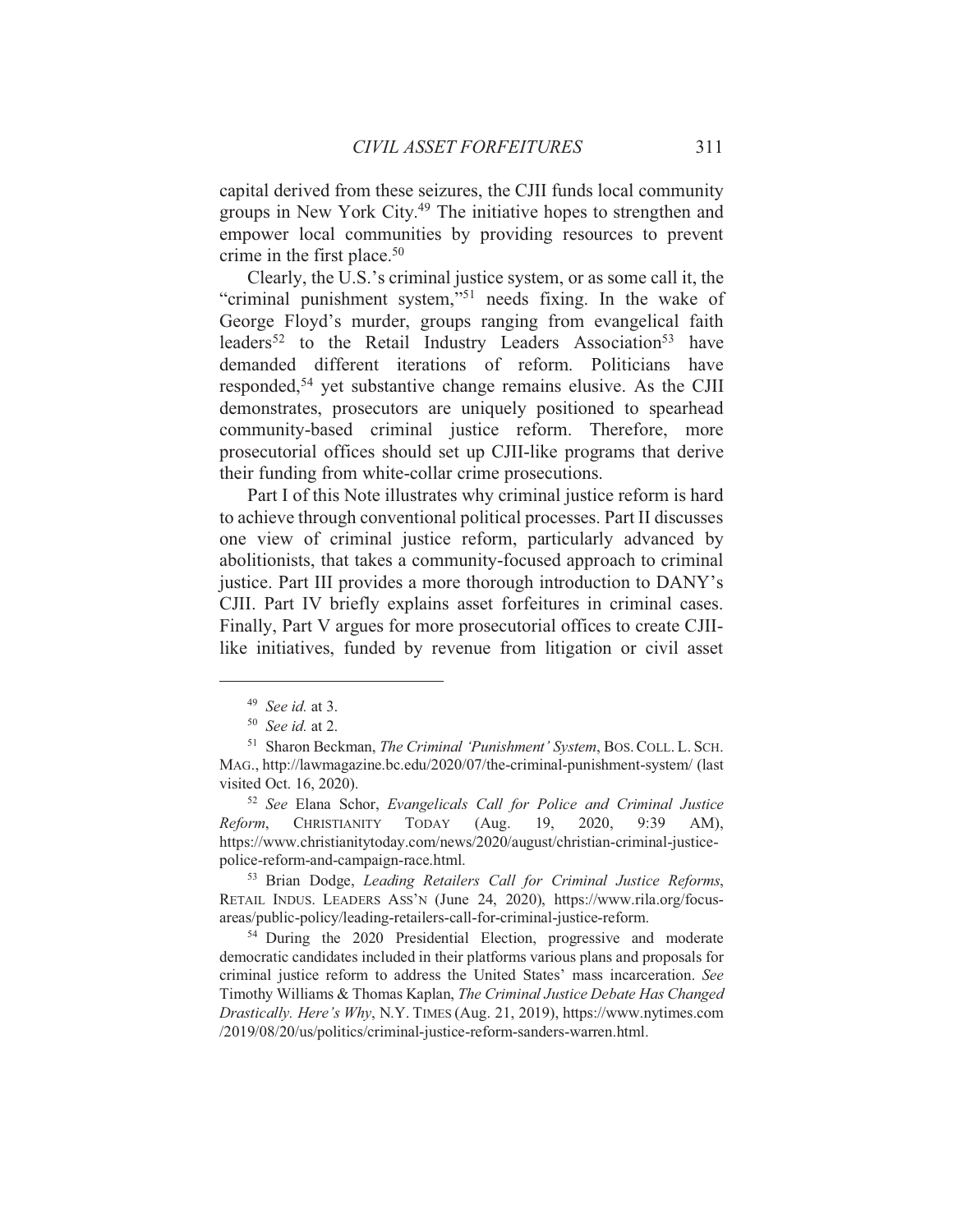forfeitures from white-collar crime, as a means to promote criminal justice reform.

# I. WHY THE POLITICAL PROCESS IS UNSUITED FOR CRIMINAL **JUSTICE REFORM**

Rachel Barkow, a professor at New York University Law School and the faculty director of its Center for Administration of Criminal Law,<sup>55</sup> argues that the policies underlying crime control and public safety hinge primarily on "emotions and the gut reactions of laypeople."<sup>56</sup> This stems from the combination of emotional responses and penal populism.<sup>57</sup> The average person will almost always have a "visceral" and emotional reaction to crime, particularly high-profile cases, prompting many to favor "morepunitive" policies.<sup>58</sup> Furthermore, politicians are keen on this, and many will "consistently seek to gain electoral advantage by catering to these instincts and pandering to public anxiety,"<sup>59</sup> rather than analyzing which policies actually increase public safety—a more challenging policy question.<sup>60</sup> Criminologists call this phenomenon "penal populism," and it is "embedded" in the modern U.S. political system.<sup>61</sup> The result is a policy-making process predicated on gut reactions rather than data and analysis.<sup>62</sup>

Additionally, the U.S. political system makes reasoned criminal justice reform incredibly difficult.<sup>63</sup> A single anecdote carries the potential to derail any attempt to enact meaningful criminal justice reform.<sup>64</sup> To do so, officials simply point to someone convicted of a

<sup>&</sup>lt;sup>55</sup> Rachel E. Barkow, NYU LAW, https://its.law.nyu.edu/facultyprofiles /index.cfm?fuseaction=profile.overview&personid=20660 (last visited Sept. 15,  $2021$ ).

<sup>&</sup>lt;sup>56</sup> BARKOW, *supra* note 19, at 1.

 $57$  See id. at 4-5.

 $58$  *Id* 

 $159$  *Id.* at 4-5.

 $60$  See id. at 4-5.

 $^{61}$  *Id.* at 5.

 $62$  See id.

 $63$  See id. at 6.

 $64$  See id.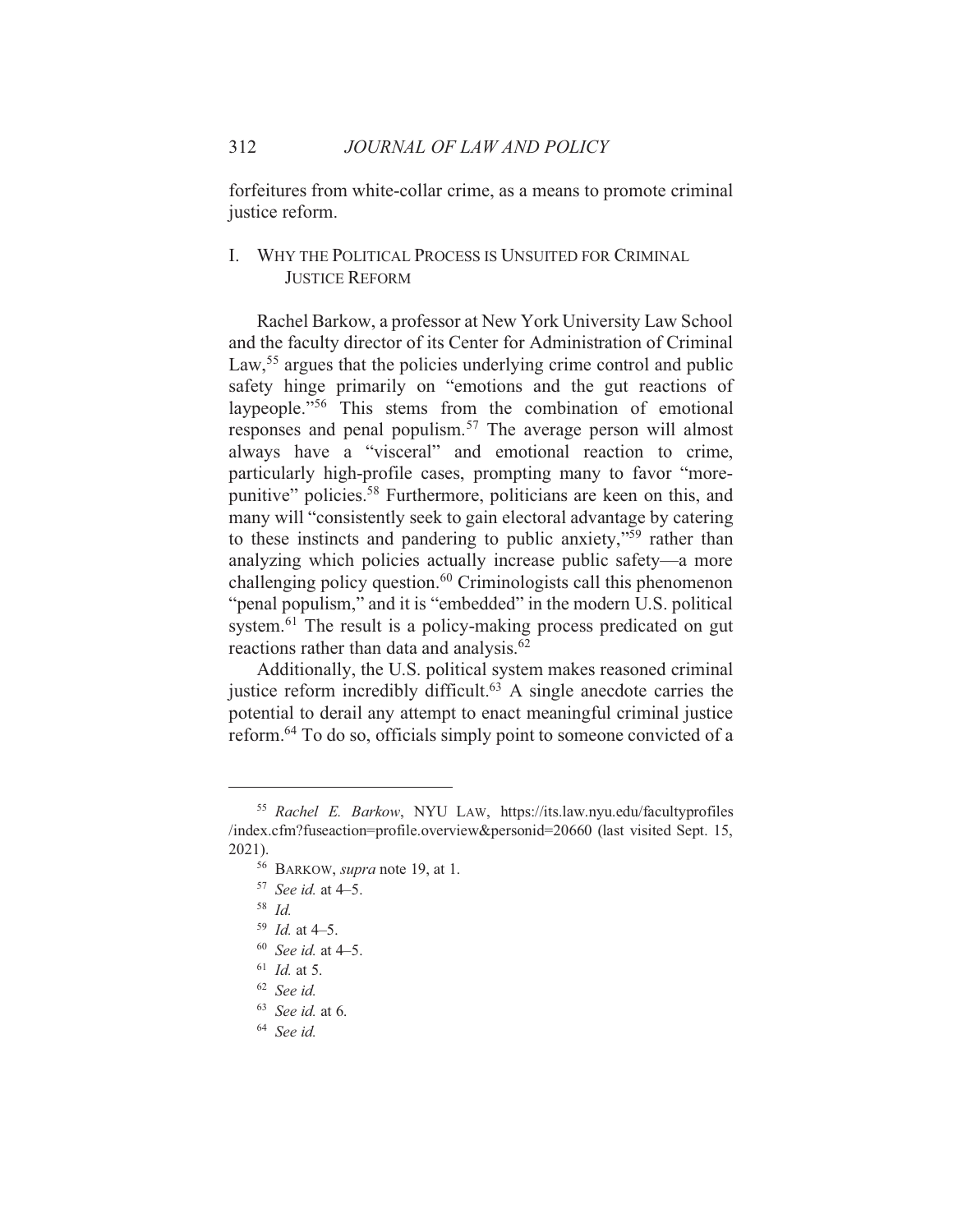violent felony who would benefit from the proposed changes.<sup>65</sup> For example, President George H.W. Bush effectively used these tactics during his 1988 campaign against Michael Dukakis, the then Governor of Massachusetts.<sup>66</sup> Bush unveiled a campaign advertisement focused on Willie Horton, a prisoner in Massachusetts.<sup>67</sup> While released through the state's furlough program, Horton brutally raped a woman and stabbed her boyfriend.<sup>68</sup> Bush seized upon this and used it to paint Dukakis as insufficiently tough on crime.<sup>69</sup> Even though the program had a success rate above ninety-nine percent, the public became enraptured with this one, isolated incident.<sup>70</sup> This episode would help propel Bush to the presidency, providing a framework for how future campaigns could weaponize such stories.<sup>71</sup> A similar phenomenon occurred in Arkansas, where a single crime became an indictment on the state's parole system.<sup>72</sup> There, a murder perpetrated by a man with a history of parole violations drove this decision.<sup>73</sup> No consideration was paid to the parole program's overall costs and benefits.<sup>74</sup>

In 2019, the New York state legislature passed what, at the time, was touted as one of the country's "most progressive bail reform" packages."<sup>75</sup> In January 2020, the new law took effect.<sup>76</sup> However, in a March press release announcing the preceding month's crime statistics, the New York City Police Department ("NYPD") claimed

 $69$  Id.

<sup>75</sup> Jamiles Lartey, New York Rolled Back Bail Reform. What Will the Rest of the Country Do?, MARSHALL PROJECT (Apr. 23, 2020, 6:00 AM), https://www.themarshallproject.org/2020/04/23/in-new-york-s-bail-reformbacklash-a-cautionary-tale-for-other-states.

 $76$  Id

 $65$  See id.

<sup>&</sup>lt;sup>66</sup> See Peter Baker, Bush Made Willie Horton an Issue in 1988, and the Racial Scars Are Still Fresh, N. Y. TIMES (Dec. 3, 2018), https://www.nytimes.com/2018/12/03/us/politics/bush-willie-horton.html.

 $67$  See id.

 $68$  See id.

<sup>&</sup>lt;sup>70</sup> See BARKOW, *supra* note 19, at 6.

 $71$  See id.

 $72$  See id.

 $73$  See id.

<sup>74</sup> See id.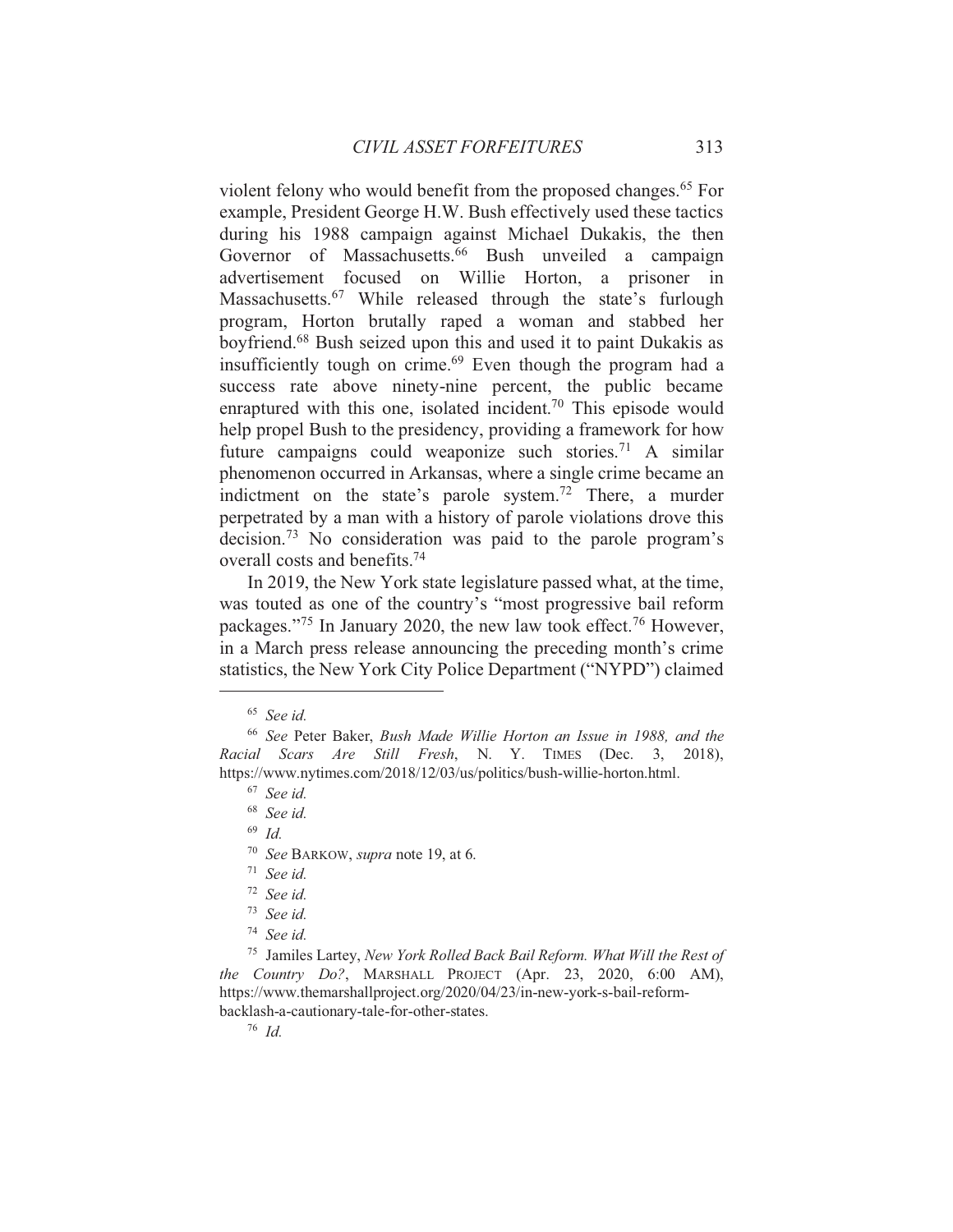the city saw a 22.5% increase in crime when compared to the same period the previous year.<sup>77</sup> Significantly, the NYPD attributed this uptick to criminal justice reform, labelling it a "significant reason" behind the increase.<sup>78</sup> A coalition of New York City public defenders disputed the data, noting that there are actually twenty percent less complaints on court docket calendars.<sup>79</sup> Nevertheless, as tabloids and reform opponents amplified the NYPD's report, the new bail law's popularity dwindled.<sup>80</sup> In 2019, fifty-five percent of New Yorkers surveyed favored the reforms.<sup>81</sup> After the press release, that number cratered to just thirty-seven percent.<sup>82</sup> In April, just a few months after the bail reforms became law, former New York Governor Andrew Cuomo and former New York City Mayor Bill de Blasio supported legislation that would retract many of the changes.<sup>83</sup> Those alterations expanded the roster of criteria eligible for bail, notably including grand larceny and some types of persistent felony offenders.<sup>84</sup> This political trend has continued into 2021 as evidenced by Eric Adams winning the democratic nomination for New York City's mayoral race on a pro-police platform.<sup>85</sup>

These examples illustrate how woefully unequipped the U.S.'s political system is to tackle meaningful criminal justice reform. So long as penal populism remains embedded in this country's political discourse—and it seems unlikely that it will disappear anytime soon—attempts to enact substantive change will face <sub>a</sub>

<sup>&</sup>lt;sup>77</sup> NYPD Announces Citywide Crime Statistics for February 2020, N.Y.C. POLICE DEP'T (Mar. 5, 2020), https://www1.nyc.gov/site/nypd/news /pr0305/nypd-citywide-crime-statistics-february-2020.

 $78$  *Id.* 

<sup>&</sup>lt;sup>79</sup> Tina Moore & Craig McCarthy, NYC's Public Defenders Claim NYPD May be Faking Spike in Crime, N.Y. POST, https://nypost.com/2020/03/03/nycspublic-defenders-claim-nypd-may-be-faking-spike-in-crime/ (last updated Mar. 3, 2021, 3:51 PM).

<sup>&</sup>lt;sup>80</sup> See Lartey, *supra* note 75.

 $81$  *Id.* 

 $82$  *Id.* 

<sup>&</sup>lt;sup>83</sup> See id.

<sup>&</sup>lt;sup>84</sup> See id.

<sup>&</sup>lt;sup>85</sup> See Eric Adams Wins Democratic Primary in New York Mayoral Race, CNBC (July 6, 2021, 7:41 PM), https://www.cnbc.com/2021/07/06/eric-adamswins-democratic-primary-in-new-york-city-mayoral-race.html.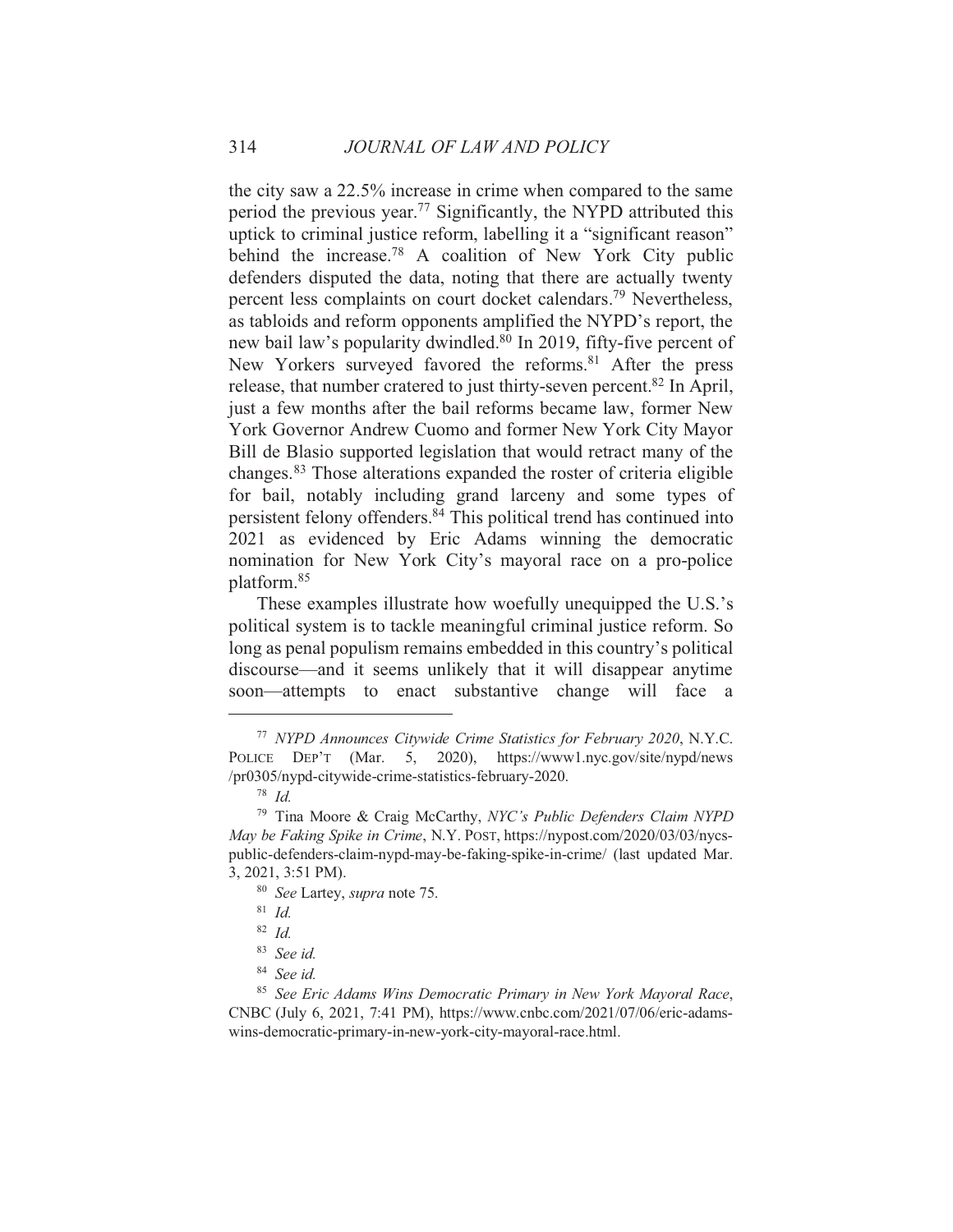bombardment of opposition. This is not to say that criminal justice reformers should shun the political process completely, but they clearly cannot rely upon it to be the sole vehicle of change. Fortunately, there are those who advocate for criminal justice reform in a way that largely avoids these entanglements, choosing instead to focus on the role that local communities can play.

#### II. COMMUNITY-BASED CRIMINAL JUSTICE REFORM

Community-based criminal justice reform, which focuses on community accountability rather than a punishment system, may seem radical at face value.<sup>86</sup> After all, the world needs police and prisons, right? Mariame Kaba, an activist and criminal justice reformer, explains how this conceptualization of criminal justice might not be as far-fetched as it seems.<sup>87</sup> Her vision, which she describes as "transformative justice," entails a system closely akin to restorative justice.<sup>88</sup> Rather than focusing on punitive ends. transformative justice aims to create accountability within individual communities.<sup>89</sup> Kaba concedes materializing such a vision would require a massive shift in prison philosophy and recognizes that such a change could take a lifetime.<sup>90</sup> However, this process does not need to be abrupt; it can be gradual. Kaba explains that anytime someone works to "shorten the reach" of the present systems—such as using programs that provide an alternative to incarceration—that person is working towards an "abolitionist" horizon."<sup>91</sup> The ultimate goal is to emphasize accountability.<sup>92</sup> Based on her own experiences as an activists and as a survivor of sexual assault, Kaba believes that criminal offenders "want a chance to talk to the families of the people they harmed because they want

<sup>&</sup>lt;sup>86</sup> See Thinking About How to Abolish Prisons with Mariame Kaba, NBC (Apr. 10, 2019, 12:58 PM), https://www.nbcnews.com/think/opinion/thinkingabout-how-abolish-prisons-mariame-kaba-podcast-transcript-ncna992721.

 $87$  See id.

 $88$  Id.

 $89$  See id.

 $90$  See id.

 $91$  Id.

 $92$  See id.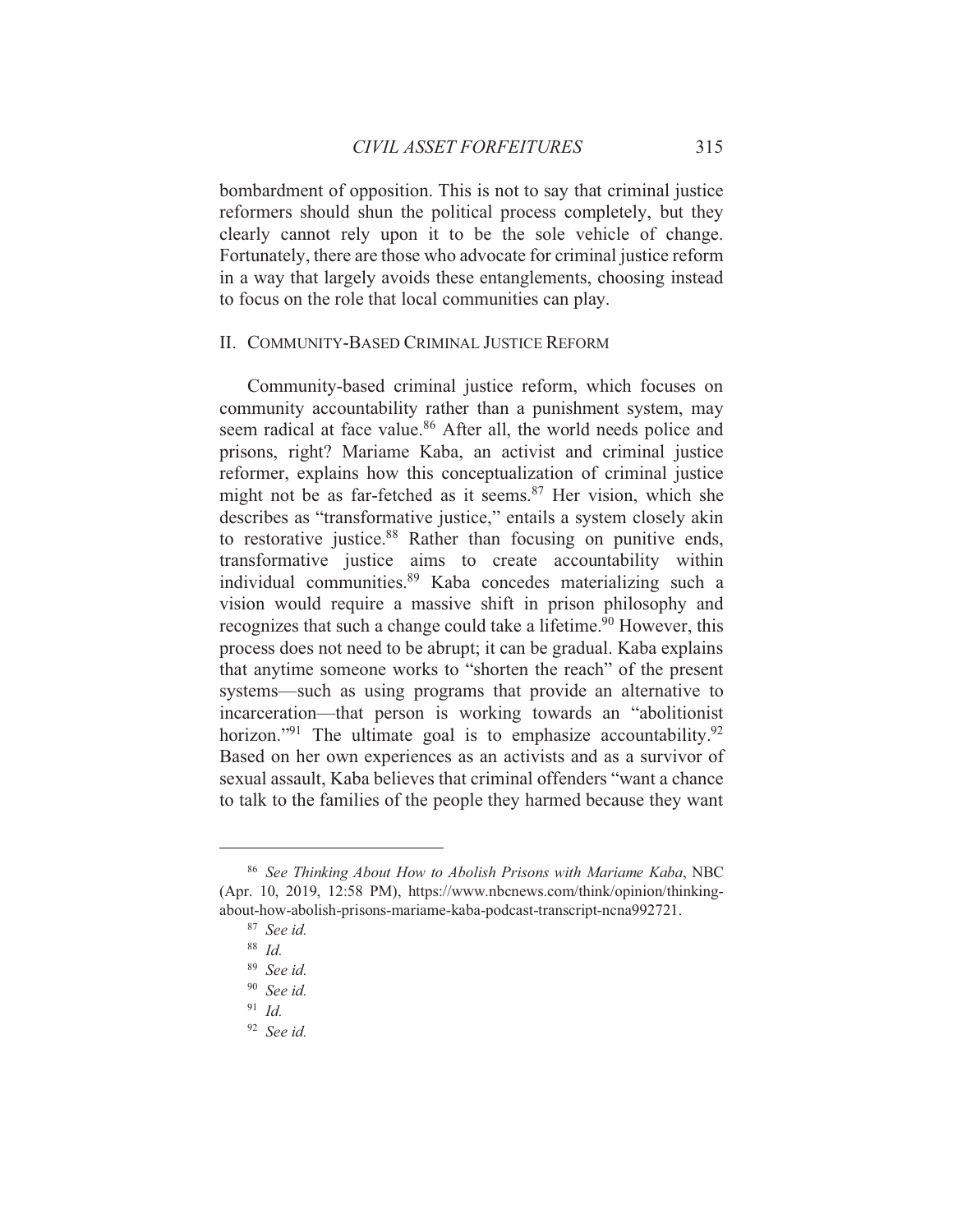to talk to those people, because accountability is a form of healing." $^{93}$ 

Such an approach to criminal justice, however, begs the question: what about supposed the "monsters, sociopaths [and] immoral remorseless killers?"<sup>94</sup> Proponents of criminal justice like Kaba have a couple responses. First, perpetrators of the most egregious crimes, such as rape and murder, represent a meager percentage of the overall U.S. prison and jail population.<sup>95</sup> While conceding that there certainly are "people who cannot in good conscience be within our regular society," Kaba asserts there is no reason to assume prison is the only option for such people.<sup>96</sup> Secondly, and more persuasively, community-based criminal justice reform seeks to remove the root causes on criminality.<sup>97</sup> It is a frontend approach.<sup>98</sup> Five Mualimm-ak, another reform activist who spent twelve years in prison for a crime he did not commit,<sup>99</sup> posits that this form of criminal justice necessitates a two-step approach: "you cannot abolish prisons, which tear apart communities, without repairing and building communities."<sup>100</sup>

This view of criminal justice is not just theoretical; there are already numerous individuals and organizations making it a reality. Mualimm-ak, for example, serves on several community boards and organizations,  $101$  which gives him ample opportunity to explore alternatives to incarceration, particularly for youths. Through this leadership, he creates programming for at-risk youth, which he then

<sup>99</sup> See Beyond Prisons—Episode 4: Abolition by Any Means Necessary Feat. Five Mualimm-AK, SHADOW PROOF (May 5, 2017), https://shadowproof.com /2017/05/05/beyond-prisons-episode-4-abolition-means-necessary-feat-fivemualimm-ak/.

 $93$  Id.

 $94$  *Id.* 

<sup>&</sup>lt;sup>95</sup> See Wendy Sawyer & Peter Wagner, Mass Incarceration: The Whole Pie 2020, PRISON POL'Y INITIATIVE (Mar. 24, 2020), https://www.prisonpolicy.org /reports/pie2020.html.

<sup>&</sup>lt;sup>96</sup> NBC, *supra* note 86.

 $97$  Id.

 $98$  Id.

 $100$  *Id.* 

 $101$  See id.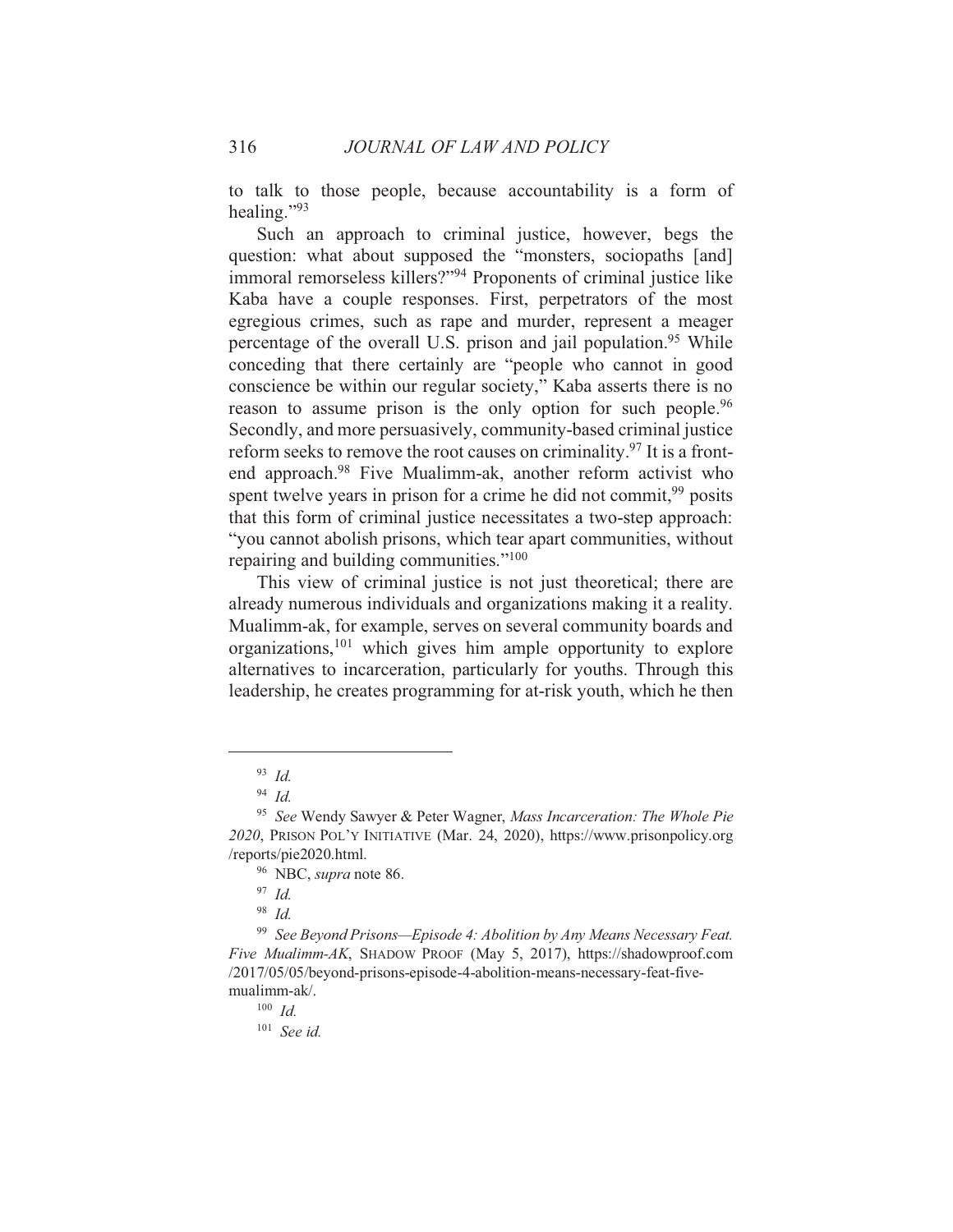can present to judges as alternatives to incarceration.<sup>102</sup> Not only does this allow young offenders to stay in school, but it also makes them accountable to the community they harmed.<sup>103</sup> Despite the historical dearth of scholarly research about the efficacy of community-based criminal justice,<sup>104</sup> some individuals are attempting to quantify it.<sup>105</sup> One study on the "casual effect of community organizations on violent crime" concluded that community non-profits "had a substantively meaningful negative effect on murder, violent crime, and property crime."<sup>106</sup> Specifically, it found that "in a city of 100,000, each new nonprofit community organization [led] to a 1.2% drop in homicide rate, a 1% reduction in violent crime," and a 0.7% reduction in property crime. $107$ 

Perhaps the most poignant example of this approach is Common Justice, an alternative program to incarceration that operates in Brooklyn and the Bronx.<sup>108</sup> Common Justice is the only program in the country that caters exclusively to adults who committed violent felonies.<sup>109</sup> If the victim consents, Common Justice "diverts the cases into a process designed to recognize the harm done . . . and develop[s] appropriate responses to hold the responsible party accountable."<sup>110</sup> Through this unique program, a trained facilitator, the parties involved in the crime, and those who support them meet in a "restorative justice 'circle."<sup>11</sup> They engage in a dialogue and come to an agreement as to what the responsible party can do to

<sup>111</sup>  $Id$ 

 $102$  See id.

 $103$  See id.

<sup>&</sup>lt;sup>104</sup> See Patrick Sharkey, et al., Community and the Crime Decline: The Causal Effect of Local Nonprofits on Violent Crime, 82 AM. Soc. REV. 1214, 1234-35 (2017).

 $105$  See id.

 $106$  *Id.* at 1234.

<sup>&</sup>lt;sup>107</sup> Noah Atchison, Community Organizations Have Important Role in Lowering Crime Rates, BRENNAN CTR. FOR JUST. (Apr. 20, 2018), https://www.brennancenter.org/our-work/analysis-opinion/communityorganizations-have-important-role-lowering-crime-rates.

 $108$  Common Justice **COMMON** Model, JUST. (Feb.  $2021$ ), https://www.commonjustice.org/common justice model.

 $109$  See id.

 $110$  *Id.*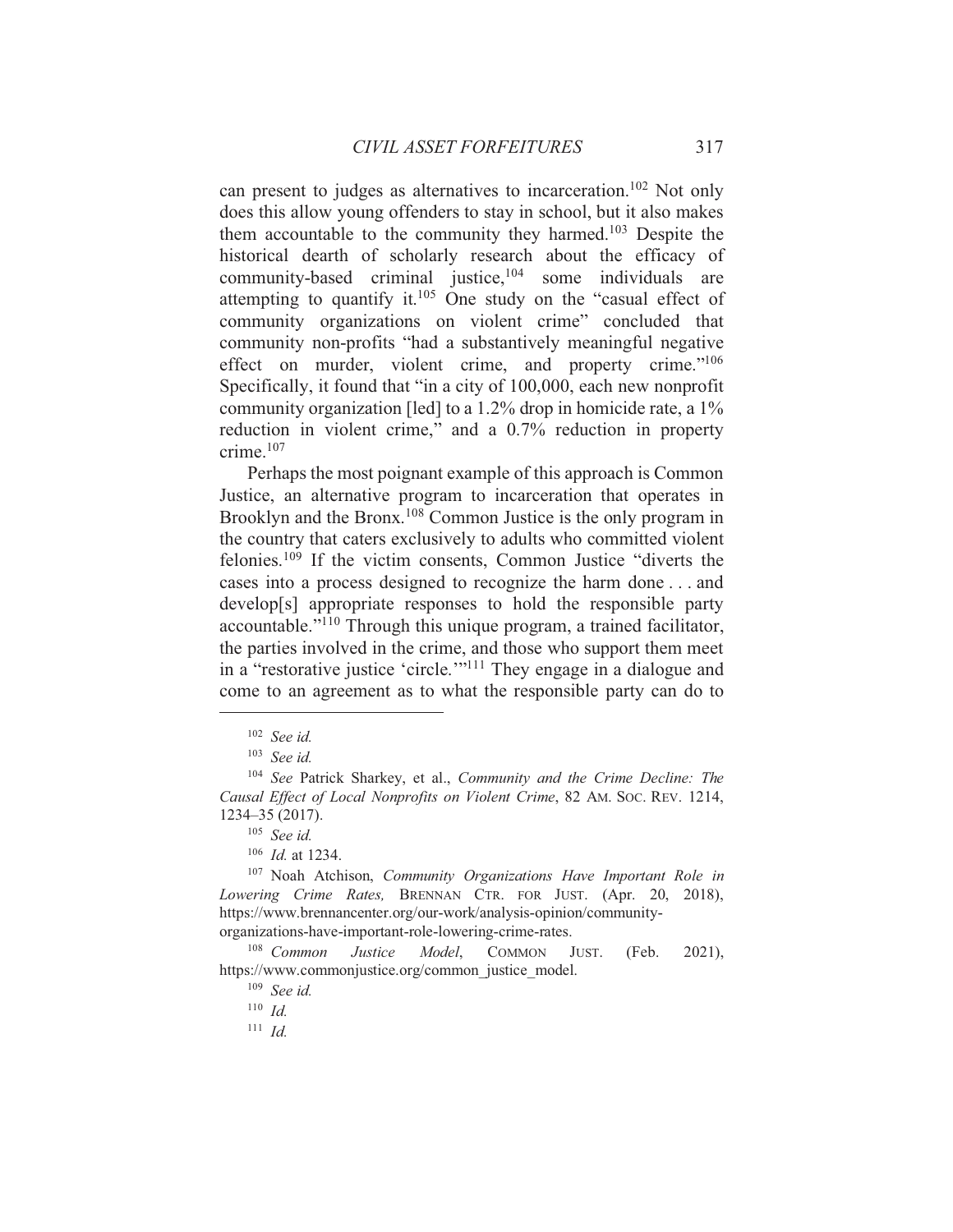make amends.<sup>112</sup> Afterwards, the responsible party must adhere to the agreement, which typically involves "restitution, extensive community service, and commitments to attend school and work."<sup>113</sup> That person must also complete a twelve to fifteen month "intensive violence intervention program."<sup>114</sup> Completion means avoiding any potential jail or prison sentences.<sup>115</sup> In short, Common Justice seeks to make people accountable for their harm through a community-oriented approach, simultaneously breaking cycles of violence and bringing justice for survivors.<sup>116</sup>

These kinds of initiatives belie the presumption that communityoriented criminal justice is an unrealistic alternative to incarceration. While achieving a world without prisons would require a massive shift in both philosophy and values,<sup>117</sup> that should not preclude attempts to move towards that objective. However, are there ways to accomplish this type of criminal justice reform while working through or alongside the present system? Or are outside forces, like the activists and programs mentioned above, the only option? Paul Butler, a professor at Georgetown Law and one of the country's preeminent scholars on criminal justice,<sup>118</sup> argues activists should be cognizant of what the law can and cannot do to induce criminal justice reform.<sup>119</sup> The Manhattan District Attorney's Office provides one example of how the law can be used to effectuate change.

<sup>118</sup> The Albert Brick Professor in Law: Paul Butler, GEO. L., https://www.law.georgetown.edu/faculty/paul-butler/ (last visited Oct. 18, 2020).

 $119$  Paul Butler, The System is Working the Way it is Supposed to: The Limits of Criminal Justice Reform, 104 GEO. L.J. 1419, 1471 (2016). Professor Butler notes how some Black Lives Matter activists champion "liberal reforms" like federal investigations and prosecutions of police departments. *Id.* at 1470. However, he believes those measures do not address the fundamental causes of police brutality, those rooted in racial discrimination. *Id.* at 1471. However, legal strategies can help by enrolling activists and inspiring "community mobilization." Id.

<sup>&</sup>lt;sup>112</sup> See id.

 $113$  *Id.* 

 $114$  *Id.* 

 $115$  See id.

 $116$  See id.

<sup>&</sup>lt;sup>117</sup> See NBC, supra note 86.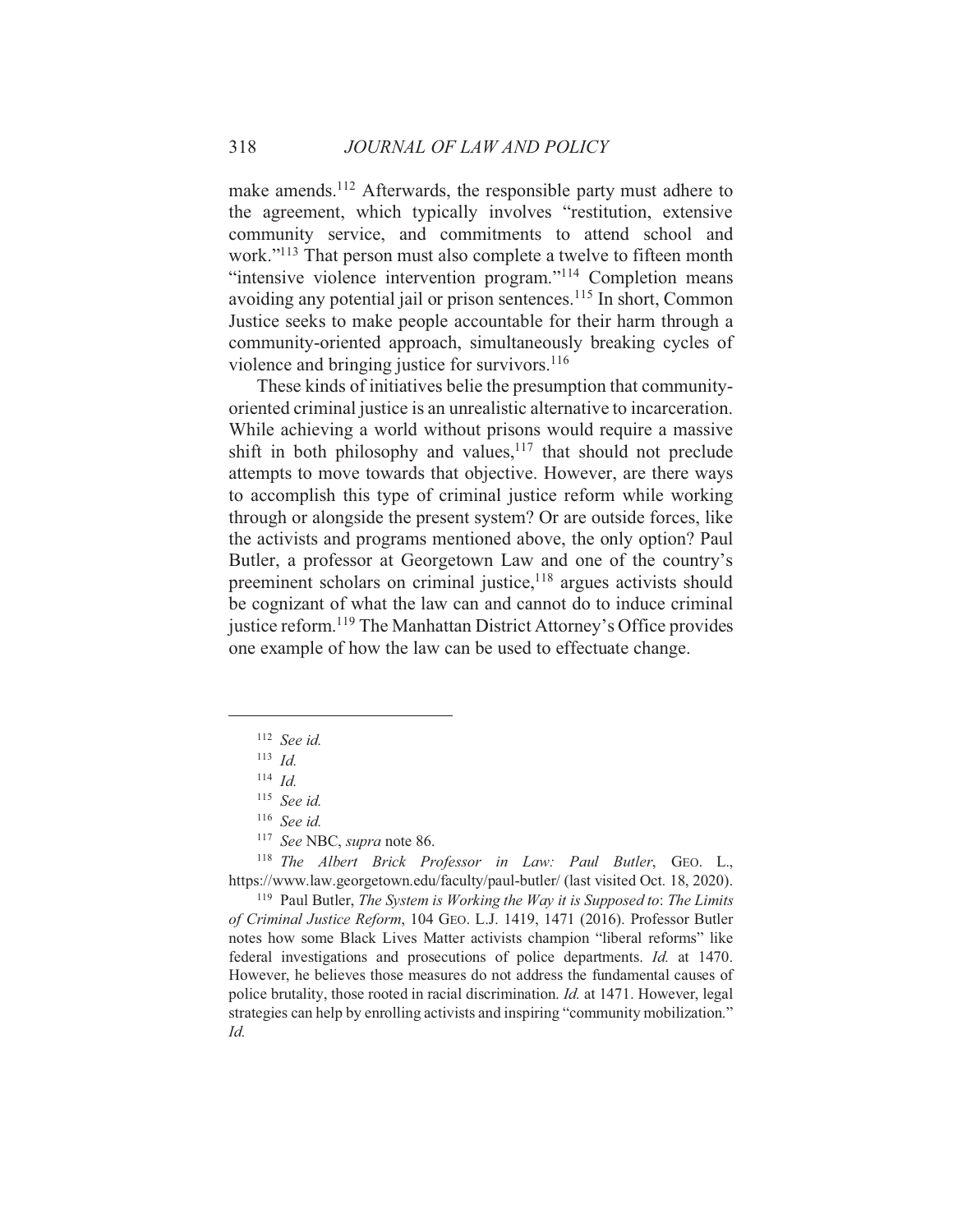## **III. PROSECUTORIAL INITIATIVES THAT FOCUS ON COMMUNITY INVESTMENT**

## A. The Manhattan District Attorney's Office's Criminal Justice Investment Initiative

The DANY CJII provides an excellent example of how the law can be used as a tool to achieve criminal justice reform. Cyrus Vance Jr., the Manhattan District Attorney, created the initiative in 2016 to invest \$250 million seized through international financial crime prosecutions.<sup>120</sup> The goal is to use this money to fund community projects and organizations to "improve public safety, prevent crime, and promote a fair and efficient justice system."<sup>121</sup> Much like the front-end approach of community-focused criminal justice, the CJII attempts to address the causes of criminality.<sup>122</sup> Through analyzing "dozens of systemic factors" that contribute to crime, DANY identified four Manhattan neighborhoods to focus on: East Harlem, Central and West Harlem, Washington Heights, and the Lower East Side.<sup>123</sup> The CJII especially looks to provide funding for programs that provide services for youth.<sup>124</sup> "By intervening early and supporting targeted, holistic development, youth become less likely to interact with the justice system and more likely to engage in prosocial activities."<sup>125</sup> The CJII also seeks to expand diversion opportunities and assist those leaving prison with reintegration.<sup>126</sup> In sum, the CJII attempts to change the criminal justice system with the same goal as abolitionists, that is, safer and stronger communities to prevent crime in the first place.<sup>127</sup>

Data shaped the CJII's development process.<sup>128</sup> For example, it cited a 2013 study that revealed and analyzed many of the barriers

<sup>&</sup>lt;sup>120</sup> See Safer Neighborhoods, supra note 47, at 1.

 $121$  *Id.* 

 $122$  See id. at 4

 $123$  *Id.* at 5.

 $124$  *See id.* at 8.

 $125$  *Id.* 

 $126$  *Id.* at 11.

 $127$  *See id.* at 13.

 $128$  *See id.* at 5.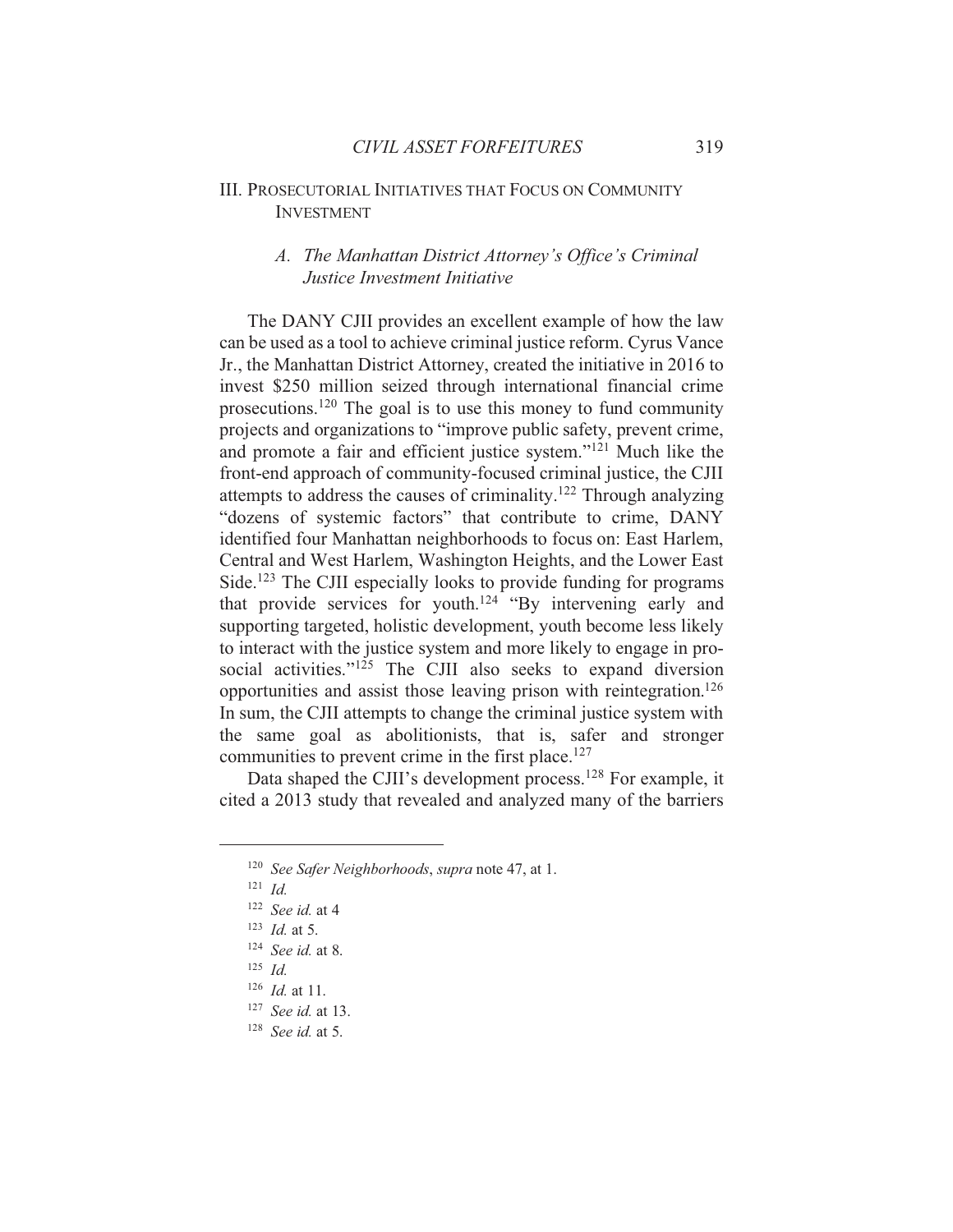stymying employment opportunities for youth in New York City.<sup>129</sup> That study focused on the approximately 172,000 New York City residents between the ages of eighteen and twenty-four who neither work nor attend school.<sup>130</sup> While the number of young adults attending school in New York City is trending upwards, fewer are working.<sup>131</sup> The study also showed how those unemployed individuals are disproportionately "less educated, of color, and geographically concentrated in poorer neighborhoods."<sup>132</sup> For example, for every six young adults that are neither working nor pursuing education beyond a high school diploma, five were either black or Latino.<sup>133</sup> This reality makes clear there are two diverging paths policy-makers can consider in regards to such individuals: either invest in their communities to allow society to "reap the benefits of their contributions," or continue to neglect them and risk paying the exorbitant social and financial costs associated with the criminal justice system.<sup>134</sup> These are the kinds of systemic inequalities that the CJII seeks to address.<sup>135</sup> The initiative acknowledges how one's circumstances can impact the likelihood that he or she will end up in the criminal justice system. The CJII seeks to address this through its youth hubs, a community-based approach to support underserved youths that directly provides funding to organizations and groups that work with them.<sup>136</sup>

The CJII funds a myriad of programing.<sup>137</sup> From "family and youth development programs," to "diversion and reentry support,"

 $134$  See id. at 4.

<sup>137</sup> See Funded Programs, CRIM. JUST. INV. INITIATIVE, https://cjii.org /funding/funded-programs/ (last visited Nov. 6, 2020) [hereinafter *Funded* Programs].

<sup>&</sup>lt;sup>129</sup> See id. at 7, 14 n.7; see James Parrott & Lazar Treschan, Barriers to Entry, JOBS FIRST  $N.Y.C.$ (May 2,  $2013$ ), http://jobsfirstnyc.org/wpcontent/uploads/2019/06/JobsFirstNYCBarriers to EntryExec EVersion.pdf.

<sup>&</sup>lt;sup>130</sup> Parrot & Treschan, *supra* note 129, at 5.

 $131$  See id.

 $132$  *Id.* at 4.

 $133$  See id. at 7.

<sup>&</sup>lt;sup>135</sup> See generally Safer Neighborhoods, supra note 47.

<sup>&</sup>lt;sup>136</sup> See Opportunity Knocks: Community Investment Provides Launching Pad for Our City's Youth, CRIM. JUST. INV. INITIATIVE, 2-3 (Oct. 19, 2020), http://cjii.org/wp-content/uploads/2020/10/CJII-Policy-Progress-Update-10.15.20.pdf [hereinafter Opportunity Knocks].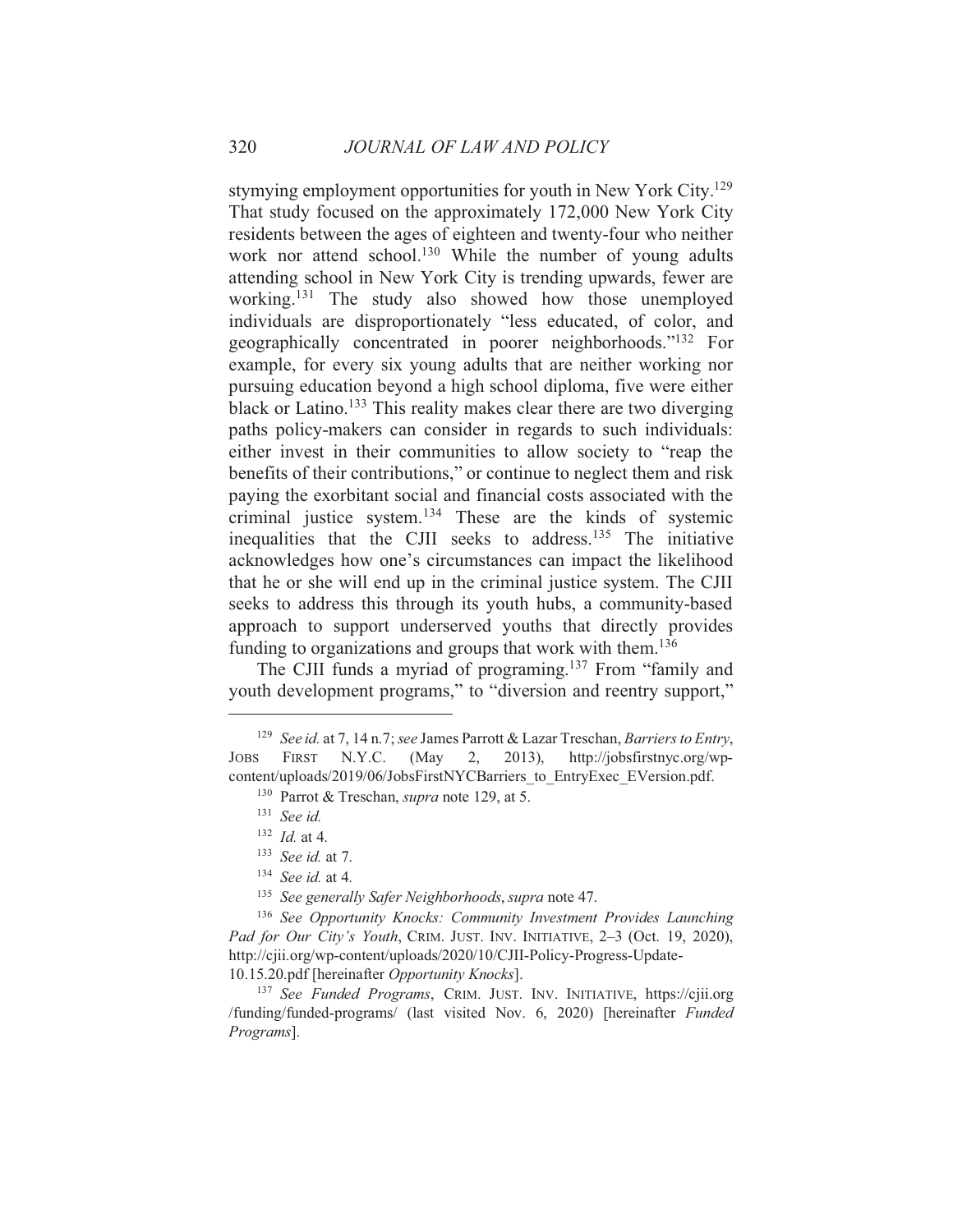it furnishes millions of dollars to various organizations in New York City.<sup>138</sup> The aforementioned "youth opportunity hubs" are integral to this objective.<sup>139</sup> In total, there are five hubs operating in various areas of New York City.<sup>140</sup> Recognizing the importance of community space, the CJII delegated \$45.9 million to create hubs in underserved areas.<sup>141</sup> These spaces serve more than  $2,800$  young New Yorkers every year.<sup>142</sup> To prevent youths from becoming involved with the criminal justice system, the hubs are equipped with resources like substance abuse services, housing and educational assistance, and mentorship and employment training opportunities.<sup>143</sup>

The hubs have seen remarkable results since they launched in June 2017.<sup>144</sup> According to the CJII's October 2020 progress report, the five hubs have served over 11,000 youths, ages ranging from ten to twenty-four years old.<sup>145</sup> Of those, 364 obtained a "high school" equivalency" within one year of participating.<sup>146</sup> Additionally, over 1,200 participants found employment within that same timeframe.<sup>147</sup> While education in particular has been linked to crime prevention.<sup>148</sup> the same applies to employment opportunities at both the "community and individual-level."<sup>149</sup> "Individuals who are

 $138$  *Id.* 

<sup>&</sup>lt;sup>139</sup> Youth Opportunity Hubs, CRIM. JUST. INV. INITIATIVE (Feb. 28, 2017). https://cjii.org/youth-opportunity-hubs/ [hereinafter Youth Opportunity Hubs].

<sup>&</sup>lt;sup>140</sup> See Opportunity Knocks, supra note 136.

<sup>&</sup>lt;sup>141</sup> Funded Programs, supra note 137.

 $142$  *Id.* 

 $143$  See id.

<sup>&</sup>lt;sup>144</sup> See Youth Opportunity Hubs, supra note 139, at 9-11.

 $145$  *Id.* at 6.

 $146$  *Id.* 

 $147$  *Id.* 

<sup>&</sup>lt;sup>148</sup> See Lance Lochner & Enrico Moretti, The Effect of Education on Crime: Evidence from Prison Inmates, Arrests, and Self-Reports, 94 AM. ECON. REV. 155, 183 (Mar. 2004); see also Stephen Machin, et al., The Crime Reducing Effect of *Education*, *ECON. J.* 479 (May 2011).

<sup>&</sup>lt;sup>149</sup> Thomas P. Wadsworth, *Employment*, *Crime and Context: A Multi-Level* Analysis of the Relationship Between Work and Crime, 200 (Dec. 7, 2002) (unpublished PhD dissertation, University of Washington) (on file with author); see also Sarah Lageson & Christopher Uggen, How Work Affects Crime—And Crime Affects Work-Over the Life Course, in HANDBOOK OF LIFE-COURSE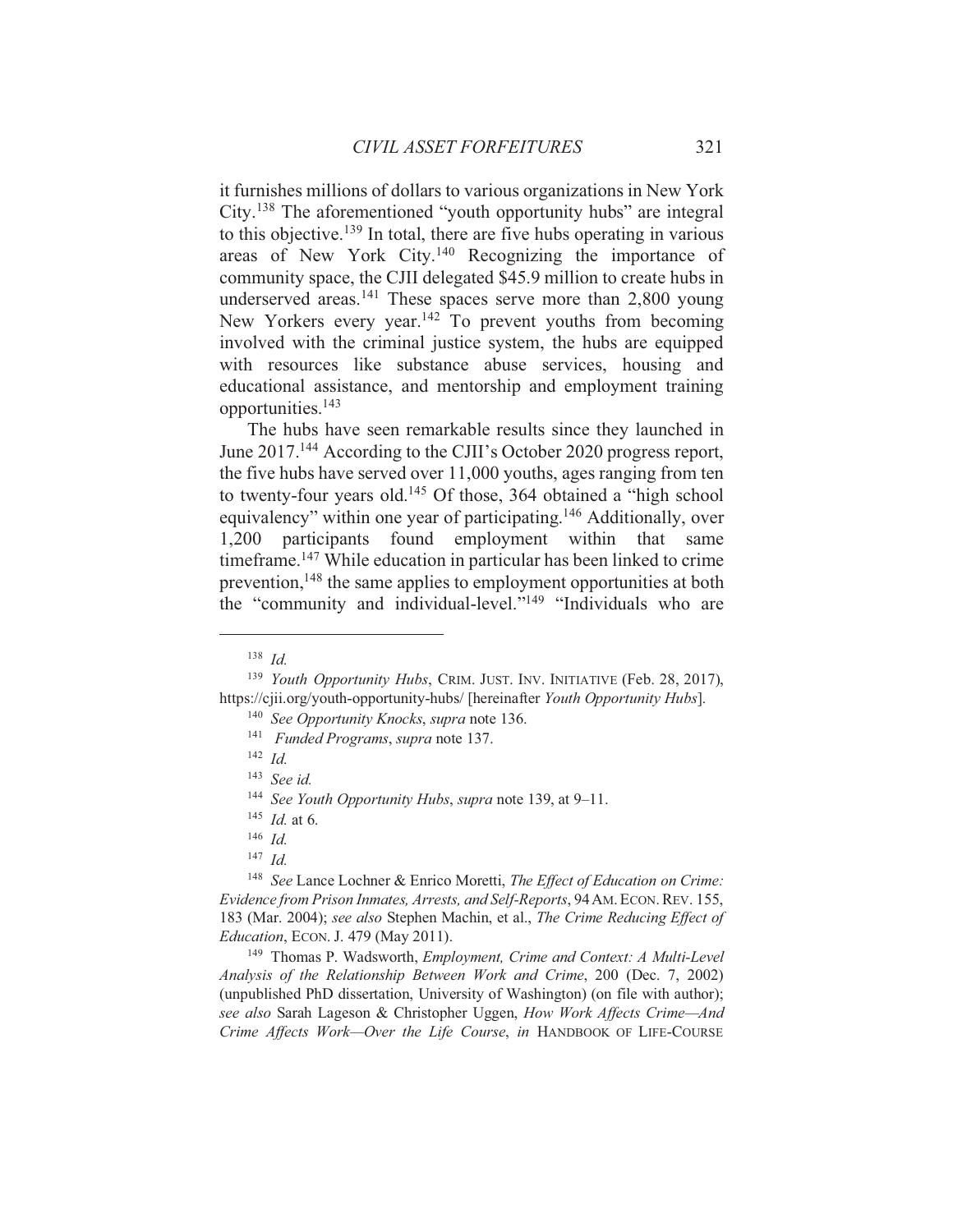employed, those working in higher quality jobs, <sup>150</sup> and those in school commit fewer crimes than individuals who are unemployed, not in school, and working in lower quality jobs."<sup>151</sup>

To facilitate the work of these youth hubs, the CJII created a network of "navigators"<sup>152</sup> to connect underserved individuals with resources and coordinate with the service providers running those resources.<sup>153</sup> The navigators are specially trained to help individuals through the quagmire of social programs and are required to complete a "rigorous social work-based training" developed at Hunter College.<sup>154</sup> This training enables navigators to serve as guides for youth hub participants, helping them "access the various" resources they need to cope with crisis or unaddressed trauma, or take the next step towards an education or job goal."<sup>155</sup> Navigators represent a mobile network of individuals, "cutting across" organizations, city agencies, and systems."<sup>156</sup> One way the CJII augments the effectiveness of navigators is by recruiting some from the neighborhoods they ultimately serve.<sup>157</sup> "[L]ived experience" has been crucial to the success of navigators.<sup>158</sup> Their experiences often mirror those of the individuals who participate in a CJII program, which allows them to serve as role models.<sup>159</sup> To date, twelve different navigators have individually served 1,500 CJII programing participants.<sup>160</sup> On average, each navigator handles

- <sup>154</sup> Opportunity Knocks, supra note 136, at 9–10.
- $155$  *Id.* at 10.
- <sup>156</sup> Safer Neighborhoods, supra note 47, at 7.
- $157$  See id.
- <sup>158</sup> Opportunity Knocks, supra note 136, at 8–9.
- $159$  See id. at 8.
- $160$  See id. at 10.

CRIMINOLOGY: EMERGING TRENDS AND DIRECTIONS FOR FUTURE RESEARCH 202 (Chris L. Gibson & Marvin Krohn eds., 2012).

<sup>&</sup>lt;sup>150</sup> See Wadsworth, *supra* note 149, at 200. This particular analysis defined such jobs as those that require "more skill and offer better compensation." Id. at 14.

 $151$  *Id.* at 200.

<sup>&</sup>lt;sup>152</sup> Safer Neighborhoods, supra note 47, at 7.

 $153$  *Id.*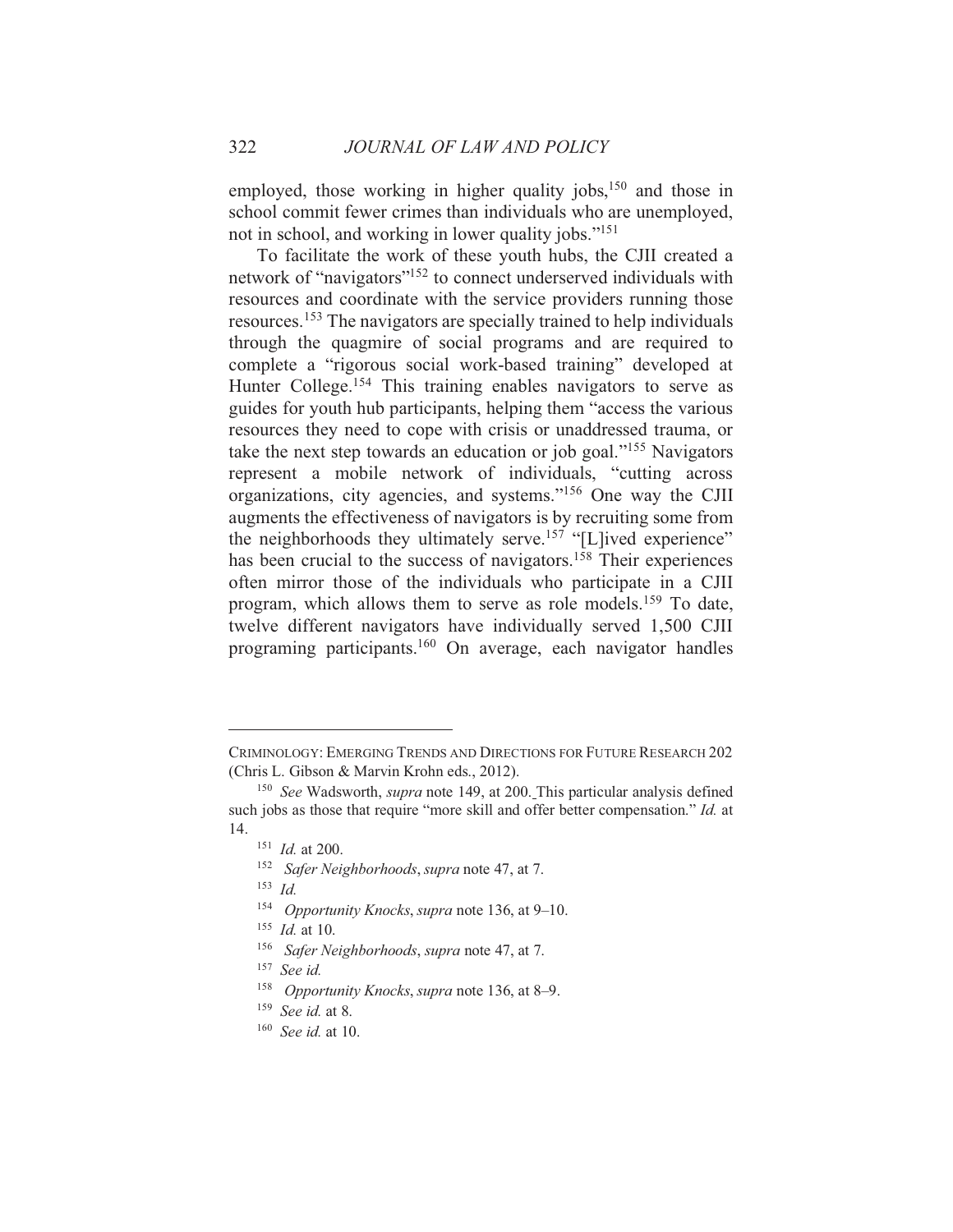twenty cases at once.<sup>161</sup> Each case typically requires four months of engagement. $162$ 

The combination of youth hubs and navigator support helps the CJII address the root causes of crime.<sup>163</sup> However, both wings of the program focus on building safer and stronger communities.<sup>164</sup> The CJII's evaluation process is a multi-year effort, and preliminary results are expected sometime in 2021.<sup>165</sup> However, through the CJII, DANY has invested millions of dollars into programs ranging from its youth hubs, reentry programs, and counseling.<sup>166</sup> Despite originating from a state actor, this community-focused approach to criminal justice reflects many of the same values and rationales that abolitionists espouse.<sup>167</sup> The endgame is also the same: reducing mass incarceration.<sup>168</sup>

### B. Other Initiatives Similar to the CJII

Despite the immense potential the CJII possesses for being a state-anchored tool for criminal justice reform, there appear to be few imitators across the country. The Bradenton Police Department in Florida has a similar initiative called the Florida Contraband Forfeiture Fund Award Program ("FCFF").<sup>169</sup> This initiative allows

 $161$  *Id.* 

 $162$  *Id.* 

<sup>&</sup>lt;sup>163</sup> Funded Programs, supra note 137.

<sup>&</sup>lt;sup>164</sup> See Id. (Youth Opportunity Hubs); see also Silberman School of Social Work: Community Navigator Program, CRIM. JUST. INV. INITIATIVE, https://cjii.org/focus-areas/enhancing-effectiveness-across-systems/silbermanschool-social-work-community-navigator-program/ (last visited Oct. 13, 2021) (Community Navigator Program).

<sup>&</sup>lt;sup>165</sup> 2020 Annual Report, Innovations and Innovations and Lessons Learned from the Manhattan District Attorney's Criminal Justice Investment Initiative, **INITIATIVE** CRIM. JUST. **INVEST.** at 50. http://ciii.org/wpcontent/uploads/2021/01/CJII-Annual-Report-2020-Final.pdf (last visited Oct. 13, 2021).

<sup>&</sup>lt;sup>166</sup> *Id.* at 53–55.

<sup>&</sup>lt;sup>167</sup> See supra Part II.

<sup>&</sup>lt;sup>168</sup> See supra Part II; see also Opportunity Knocks, supra note 136 at 2.

<sup>&</sup>lt;sup>169</sup> Contraband Forfeiture Grant Program, BRADENTON POLICE DEP'T, https://www.bradentonpd.com/forfeituregrantprogram (last visited Nov. 6, 2020) [hereinafter Contraband Forfeiture Program].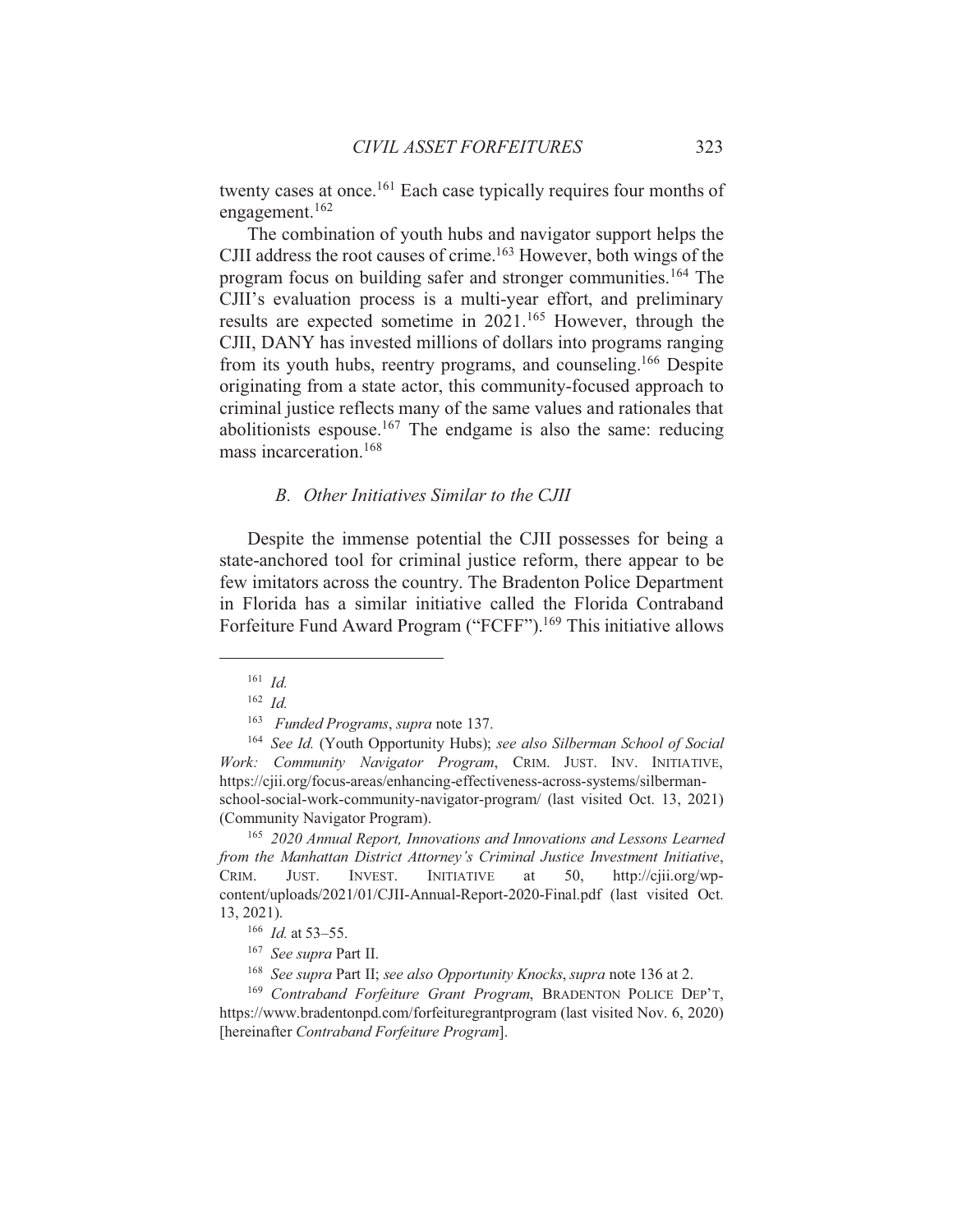non-profit community groups and organizations to apply for access to asset forfeiture funds for projects that attempt to improve "neighborhood safety, [promote] crime prevention, drug education, drug treatment services, or school resource officer programs."<sup>170</sup> Between 2017 and 2019, the Bradenton Police Department has given "forfeiture grant[s]" to the Boys and Girls Club, a substance abuse prevention coalition called Drug Free Manatee, and a handful of similar community groups. $171$ 

There are several noteworthy ways in which the two programs differ. First, the FCFF does not explicitly disclose what type of forfeitures make up "contraband forfeiture,"<sup>172</sup> whereas the CJII discloses that it derives its funding from the Manhattan DA's settlements with international banks for violating U.S. sanctions.<sup>173</sup> Second, the FCFF gives the Bradenton Chief of Police almost complete discretion when granting funds.<sup>174</sup> In New York, the DANY has limited discretion in distributing CJII funds, instead they must rely on substantial research and advice from the CUNY Institute of State and Local Governance, which identifies at-risk neighborhoods in New York City where the funds should be dedicated.<sup>175</sup> This includes input from the actual communities that the CJII would ultimately work with.<sup>176</sup> This enables DANY to enact a "data-driven" initiative that impactfully and sustainably invests in communities to improve both the criminal justice system and public safety.<sup>177</sup> If a community group or an organization believes their work falls within a "focus area," they can then apply

<sup>&</sup>lt;sup>170</sup> Contraband Forfeiture Grant Program Information Sheet Fiscal Year 2019-2020, BRADENTON POLICE DEP'T, https://static1.squarespace.com /static/5fe0e251dbe7005a219bdd4f/t/6035539a4ae7a02a824ee013/16141075470 44/Forfeiture+Grant+Information+Sheet-Website.pdf (last visited Nov. 10, 2020) [hereinafter Program Information Sheet].

<sup>&</sup>lt;sup>171</sup> Contraband Forfeiture Program, supra note 169.

<sup>&</sup>lt;sup>172</sup> See Program Information Sheet, supra note 170.

<sup>&</sup>lt;sup>173</sup> See Safer Neighborhoods, supra note 47, at 3.

<sup>&</sup>lt;sup>174</sup> Program Information Sheet, supra note 170.

<sup>&</sup>lt;sup>175</sup> See Safer Neighborhoods, supra note 47 at 3, 5.

 $176$  *Id.* at 5.

 $177$  See id. at 4.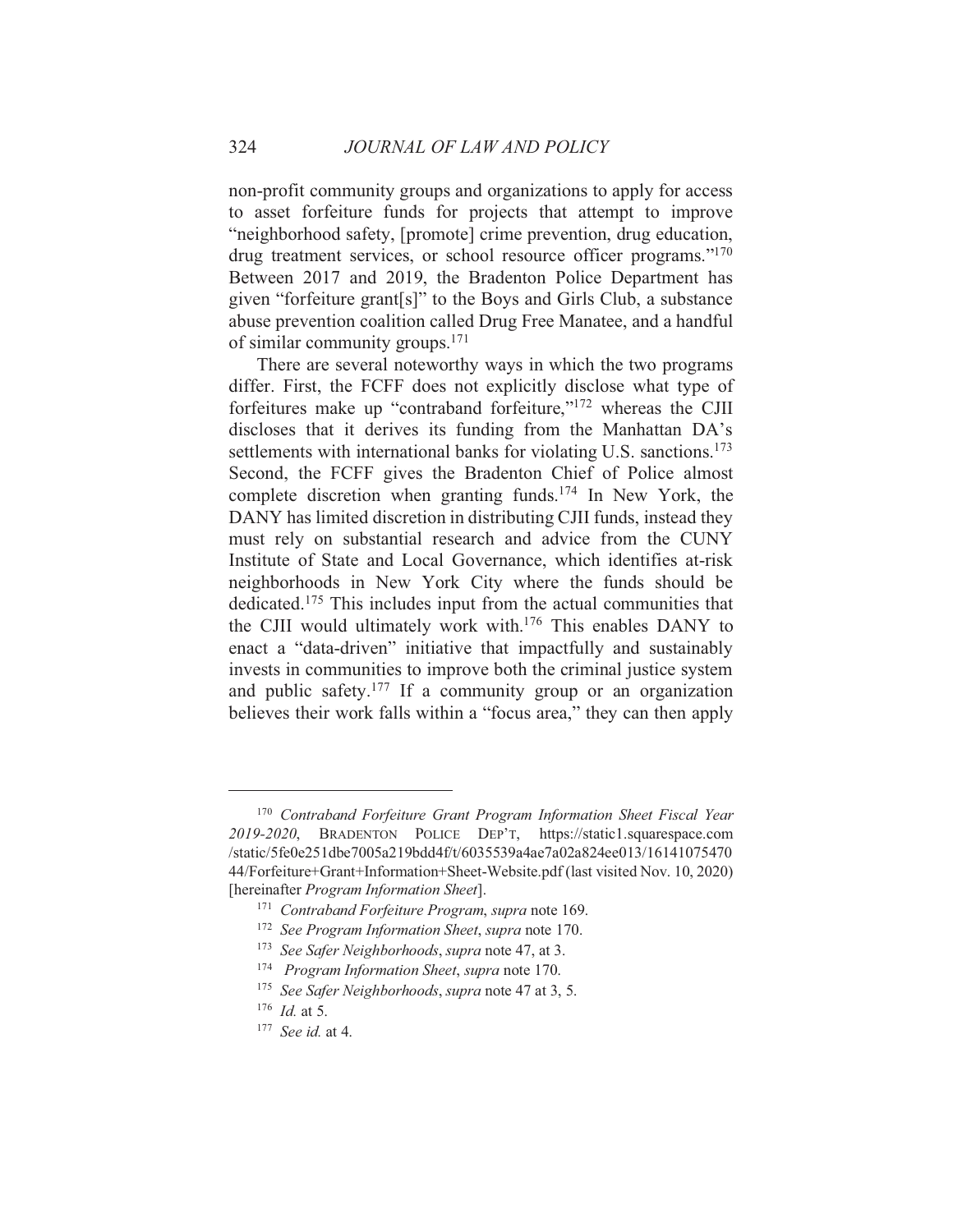for funding.<sup>178</sup> This removes personal preference—organizations that the district attorney himself favors—from the equation. It appears at least one other police department in the country has a similar program to Bradenton.<sup>179</sup>

Few other prosecutorial offices in the United States have programs as comprehensive and thoughtfully funded as the CJII. Recently, in response to an ongoing gang war in Houston,<sup>180</sup> Kim Ogg, the Harris County District Attorney in Texas, <sup>181</sup> said she plans to create a similar initiative.<sup>182</sup> However, she did not provide any details, nor a timeline for the project.<sup>183</sup> While her office already uses forfeited assets to fund a diversion program, Ogg hopes an expansion will include "intervention and prevention programs."<sup>184</sup>

The Nassau County District Attorney ("NCDA") in Long Island, New York does have a program that resembles the CJII.<sup>185</sup> However, while DANY relies on third-party consultation and research when determining where to allocate funds,<sup>186</sup> the NCDA Community Partnership and Crime Prevention Fund ("CPCPF") does not engage in such a process.  $187$  Rather, it puts the onus on a group applying for

<sup>180</sup> See St. John Barned-Smith, Kim Ogg Says She Will Use Asset Forfeiture Funds for Crime Prevention Programs, HOUSTON CHRON. (June 8, 2019), https://www.houstonchronicle.com/news/houston-texas/houston/article/Kim-Ogg-says-she-will-use-asset-forfeiture-funds-13962559.php.

<sup>&</sup>lt;sup>178</sup> See Frequently Asked Ouestions, CRIM. JUST. INV. INITIATIVE, https://cjii.org/about/faqs/ (last visited Nov. 6, 2020).

<sup>&</sup>lt;sup>179</sup> See Asset Forfeiture Community Reinvestment Grant Program, https://www.cityofpasadena.net/police/wp-PASADENA POLICE DEP'T, content/uploads/sites/28/PPD-Asset-Forfeiture-Community-Reinvestment-Grant-Solicitation-Informational-Packet.pdf?v=1602979200030 (last visited Nov. 7, 2020).

<sup>&</sup>lt;sup>181</sup> Leadership Bios, OFF. OF THE DIST. ATT'Y HARRIS CNTY., TEX., https://app.dao.hctx.net/bios (last visited Nov. 6, 2020).

<sup>&</sup>lt;sup>182</sup> See Barned-Smith, *supra* note 180.

 $183$  Id.

 $184$  *Id.* 

<sup>&</sup>lt;sup>185</sup> See NCDA Community Partnership & Crime Prevention Fund, NASSAU CNTY. DIST. ATT'Y, https://www.nassauda.org/168/NCDA-Community-Partnership-Crime-Prevent (last visited Nov. 7, 2020).

<sup>&</sup>lt;sup>186</sup> See Safer Neighborhoods, supra note 47, at 2.

<sup>&</sup>lt;sup>187</sup> See NASSAU CNTY, DIST, ATT'Y, *supra* note 185.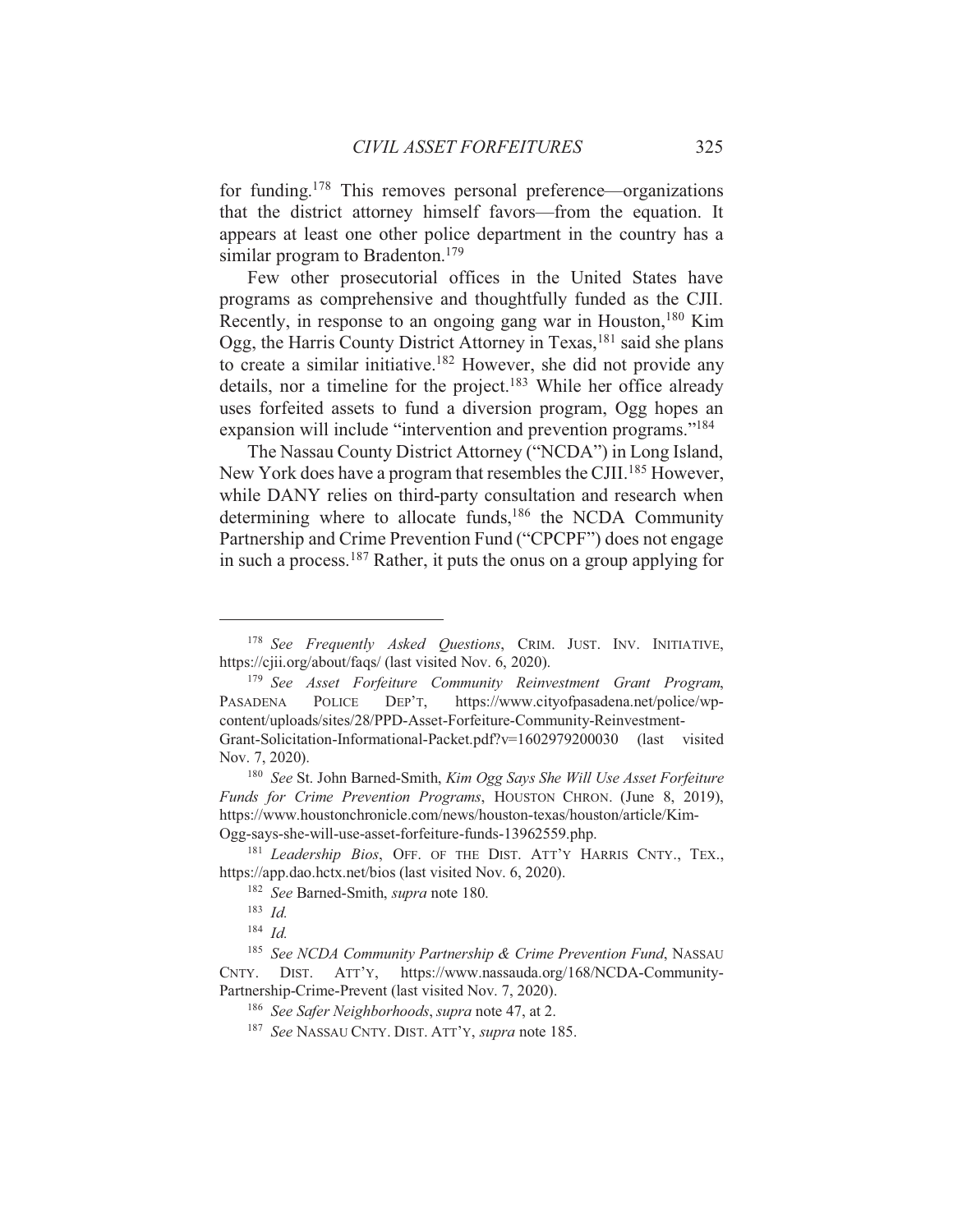funds to provide an in-depth description of its proposal.<sup>188</sup> The NCDA CPCPF Advisory Committee then reviews the proposal and decides if it wants to give the applying group or organization funds.<sup>189</sup> While it shares a common goal with DANY, the Nassau County crime prevention fund resembles those employed by Pasadena<sup>190</sup> and Bradenton.<sup>191</sup> That is, the three programs allocate basically total discretion as to which programs receive funding to a handful of individuals.<sup>192</sup> While it is not possible to survey every police department and state prosecutorial office in the country to ascertain whether there are other analogous programs to the CJII for the purposes of this Note, it seems likely CJII is one of a kind.

#### IV. FORFEITURE PRACTICES ACROSS THE UNITED STATES

Prosecutorial offices across the country—particularly those in major metropolitan areas—should consider devising and implementing their own versions of the CJII. Prosecutorial offices should follow DANY's lead and use an analytical approach when developing their version of the Proposal and identifying where to allocate funding.<sup>193</sup> This should be done by consulting with local community groups as well as research and policy organizations. Data, not the personal preferences of prosecutors, should be the primary driver behind the flow of funds. Furthermore, prosecutors should only derive funding from prosecuting white-collar crime or from civil asset forfeiture stemming from those crimes. Limiting funding in this way avoids the risk of incentivizing over-policing because it limits funding to a very narrow category of crimes that are not categorized as street crimes.

Comparing the CJII's source of investment to that of a "contraband fund," as found in Bradenton,<sup>194</sup> demonstrates this risk. Forfeitures first evolved as a method to "cripple large-scale criminal"

<sup>192</sup> See PASADENA POLICE DEP'T, *supra* note 179; see also NASSAU CNTY. DIST. ATT'Y, supra note 185; Contraband Forfeiture Program, supra note 169.

 $188$  See id.

 $189$  See id.

<sup>&</sup>lt;sup>190</sup> See PASADENA POLICE DEP'T, supra note 179.

<sup>&</sup>lt;sup>191</sup> See Contraband Forfeiture Program, supra note 169.

<sup>&</sup>lt;sup>193</sup> See Safer Neighborhoods, supra note 47, at 4.

<sup>&</sup>lt;sup>194</sup> See Contraband Forfeiture Program, supra note 169.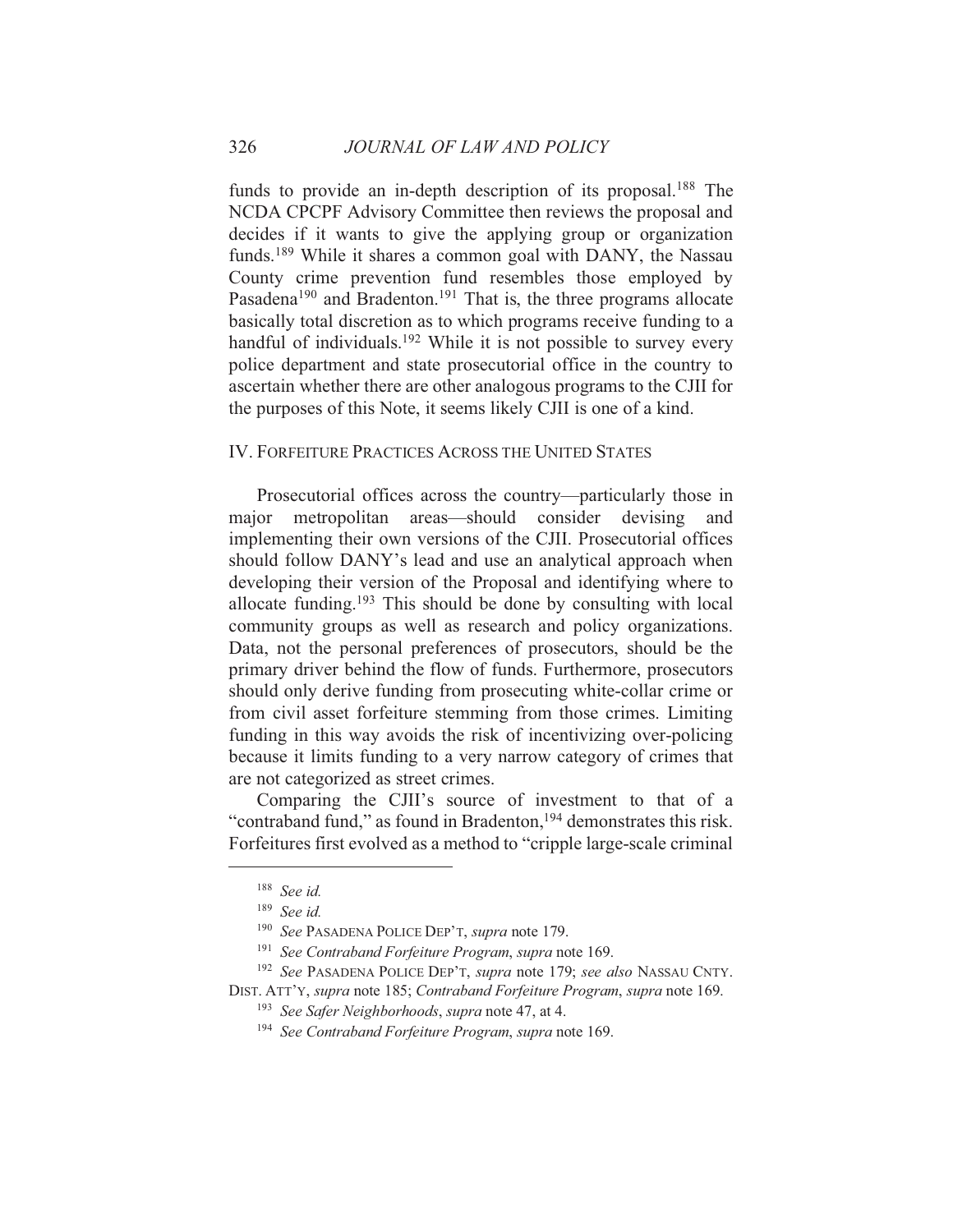enterprises by diverting their resources."<sup>195</sup> There are two types of forfeitures: criminal asset forfeitures and civil asset forfeitures.<sup>196</sup> The former is employed as additional punishment once a prosecutor secures a conviction against a defendant.<sup>197</sup> Because furthering criminal punishment is the antithesis of CJII-like programs, criminal forfeitures should be excluded. Civil forfeitures, on the other hand, are more common<sup>198</sup> and do have a role. To collect a civil forfeiture in a criminal proceeding, a law enforcement agency must show, by a preponderance of evidence, that those assets stem from the criminal conduct in question.<sup>199</sup> Upon this showing, those assets may "be seized and subsequently forfeited by a court in a civil proceeding." $200$ 

Federal and state laws impact asset forfeiture practices.<sup>201</sup> They outline where forfeited money can go and how it can be used.<sup>202</sup> These laws should not be an obstacle. As explained in Part III, some law enforcement agencies already use forfeitures as community investment funds.<sup>203</sup> In general, these laws provide immense leeway as to how proceeds from forfeitures may be used.<sup>204</sup> Accordingly, there are likely no legislative barriers inhibiting prosecutors from implementing CJII-like initiatives. However, it is difficult to ascertain exactly how much money states seize through civil forfeitures because there are no uniform reporting requirements.<sup>205</sup> This lack of transparency and uniformity makes it almost impossible

 $195$  Asset Forfeiture Abuse. AM. CIV. **LIBERTIES** UNION. https://www.aclu.org/issues/criminal-law-reform/reforming-police/assetforfeiture-abuse (last visited Nov. 25, 2020).

<sup>&</sup>lt;sup>196</sup> Marian R. Williams, *Civil Asset Forfeiture: Where Does the Money Go*, 27 CRIM. JUST. REV. 321, 321 (2002).

 $197$  See id.

 $198$  See id.

<sup>&</sup>lt;sup>199</sup> See id. at 322; see also Civil Asset Forfeiture: Unfair, Undemocratic, Un-American, S. POVERTY L. CTR. (Oct. 2017), https://www.splcenter.org/sites /default/files/com policybrief civil asset forfeiture web.pdf.

<sup>&</sup>lt;sup>200</sup> Williams, *supra* note 196, at 322.

 $201$  See id. at 323.

 $202$  See id.

<sup>&</sup>lt;sup>203</sup> See discussion supra Part III.

<sup>&</sup>lt;sup>204</sup> See Williams, *supra* note 196, at 327.

<sup>&</sup>lt;sup>205</sup> See S. POVERTY L. CTR., *supra* note 199.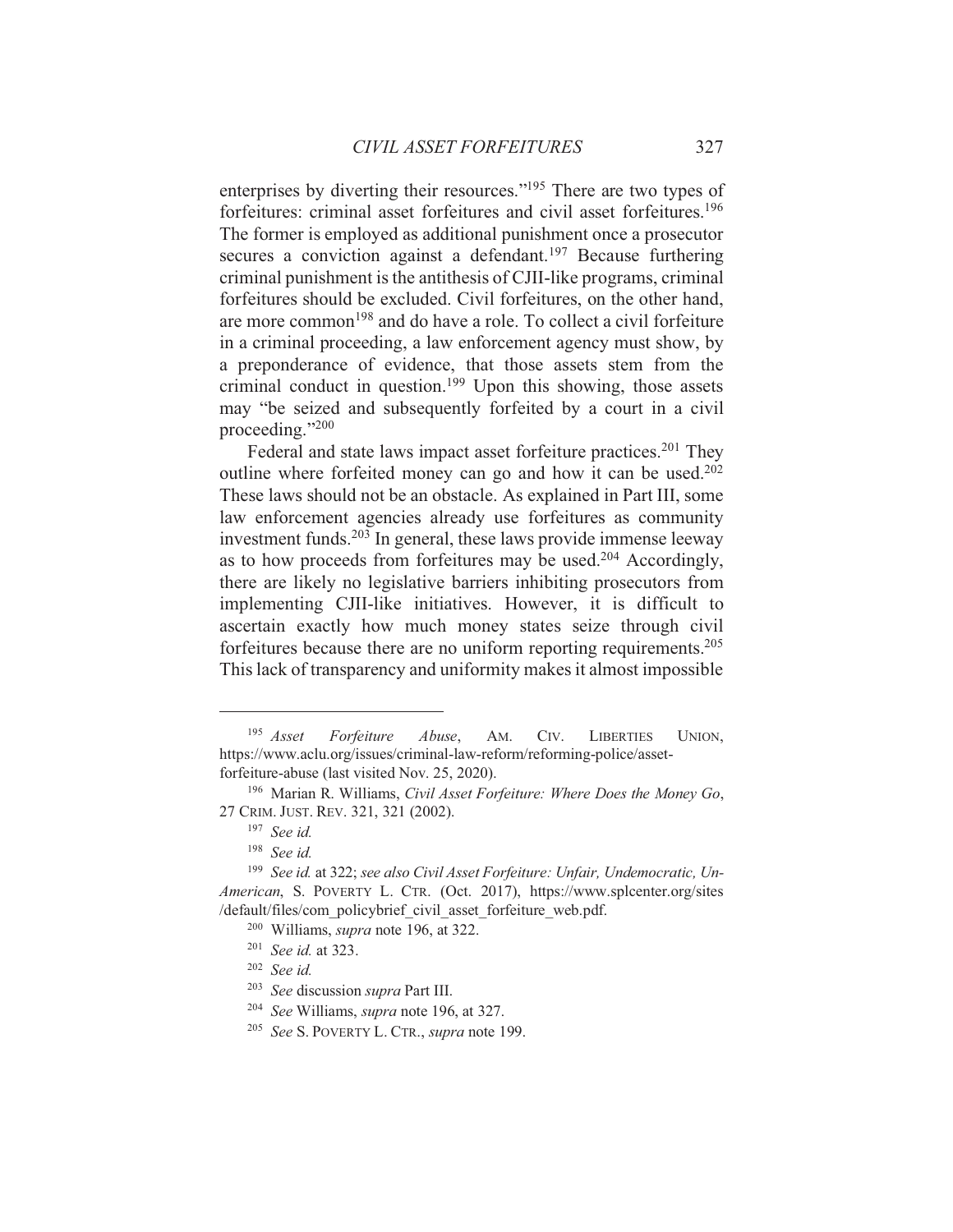to decipher a holistic picture of forfeiture activity.<sup>206</sup> Seventeen states do not even require forfeiture record keeping.<sup>207</sup>And, according to the Institute for Justice's most recent data, twenty-six states do not require reporting on how agencies spend forfeiture money.<sup>208</sup> Unfortunately, where statutory requirements do exist, they often fail to accurately capture forfeiture activity.<sup>209</sup> For example, some states do not require law enforcement to distinguish between criminal and civil forfeitures.<sup>210</sup> Many reports also fail to delineate between the type of property seized or whether the seizure accompanied an actual criminal charge or conviction.<sup>211</sup> Additionally, forfeiture reports are often missing data.<sup>212</sup> What is known, however, is that state forfeitures amount to millions, if not billions, of dollars a year.  $213$ 

Civil forfeitures, and their immense potential for abuse, present the largest challenge to implementing programs like the CJII. No jurisdictions, not even those that report civil forfeitures, require law enforcement agencies to provide itemized lists showing how they use forfeiture funds.<sup>214</sup> In 2015, the Institute for Justice conducted a survey in an attempt to understand where law enforcement funnels this money.<sup>215</sup> It discovered that equitable sharing funds—property seized locally that is then forfeited to the federal government<sup>216</sup>—in eight states primarily went towards "equipment" or "other"

 $206$  See Civil Forfeiture & Transparency, INST. FOR JUST., https://ij.org/report/policing-for-profit-2/civil-forfeiture-transparency/  $\int$ visited Nov. 29, 2020).

<sup>&</sup>lt;sup>207</sup> DICK M. CARPENTER, ET AL., POLICING FOR PROFIT (2015) at 33, available at http://ij.org/wp-content/uploads/2015/11/policing-for-profit-2nd-edition.pdf.

<sup>&</sup>lt;sup>208</sup> Angela C. Erickson et al., Forfeiture Transparency & Accountability: Cards. State-by-State and Report INST. Federal **FOR** JUST.. https://ij.org/report/forfeiture-transparency-accountability/?state=US-NY (last) updated Nov. 3, 2020).

<sup>&</sup>lt;sup>209</sup> See CARPENTER, ET AL., *supra* note 207, at 36.

 $210$  See id.

 $211$  See id.

 $212$  See id.

<sup>&</sup>lt;sup>213</sup> See S. POVERTY L. CTR., *supra* note 199 at 323.

<sup>&</sup>lt;sup>214</sup> See CARPENTER ET AL., *supra* note 207, at 39.

<sup>&</sup>lt;sup>215</sup> See id. at 39, 41.

 $216$  See id. at 25.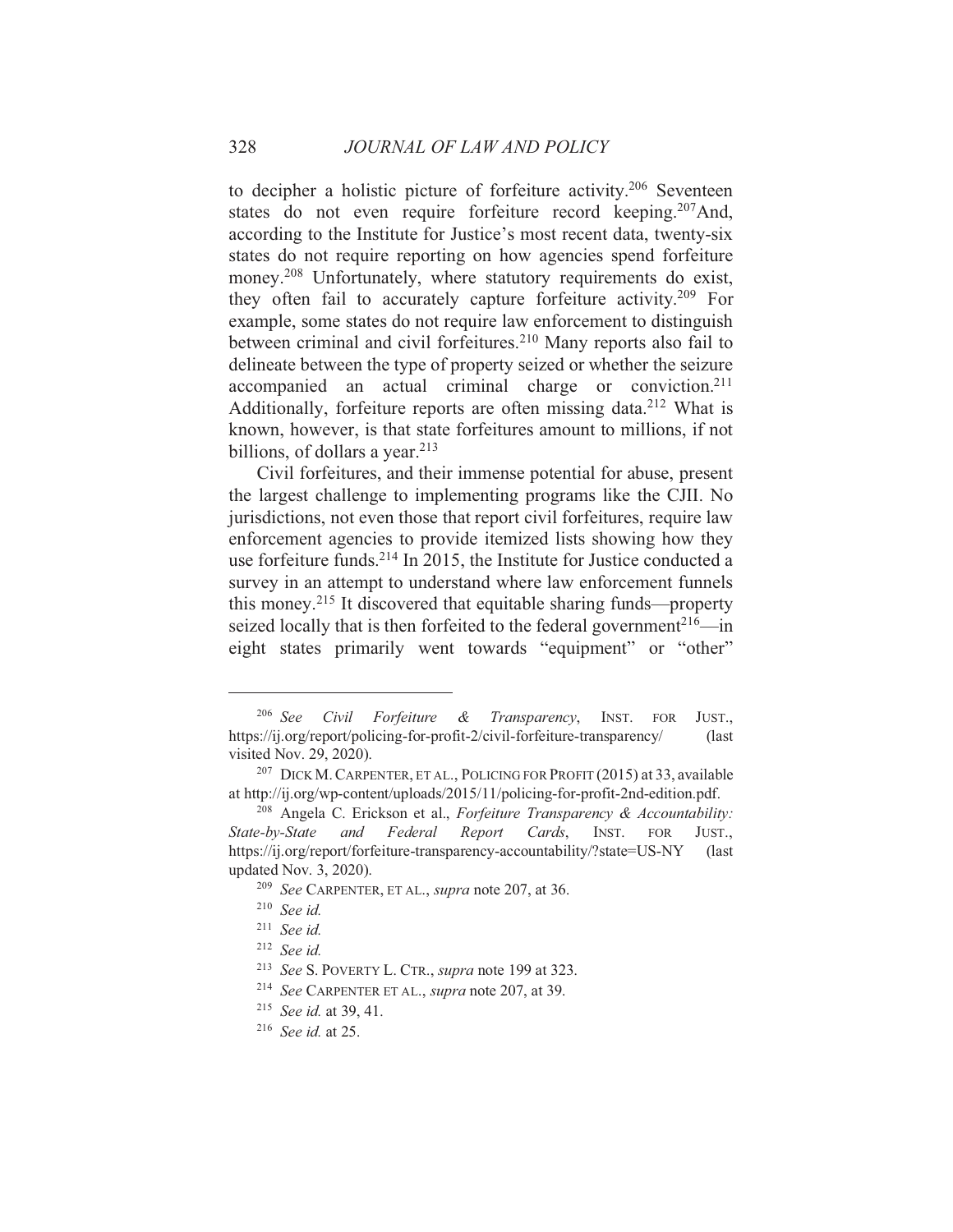expenses.<sup>217</sup> This "other" category exemplifies the potential for abuse.<sup>218</sup> In 2012, just four states spent nearly \$13.7 million of forfeiture money under this category.<sup>219</sup> As the title insidiously suggests, and as anecdotes convey, this designation essentially amounts to a "slush fund."<sup>220</sup> The Institute for Justice's report unveiled that local law enforcement officials have used forfeitures to pay for "luxurious travel, high-end dining, fancy equipment, [and] salaries."<sup>221</sup> The former Brooklyn District Attorney, Charles Hynes, was implicated in a scheme where he improperly used seized money to pay a political consultant \$200,000 to work on his unsuccessful re-election campaign.<sup>222</sup> Similarly, a Texas district attorney used such funds to purchase a margarita machine.<sup>223</sup> These are but a few of the absurd purchases law enforcement has been caught making with forfeitures funds.<sup>224</sup>

In order for CJII-like initiatives to be successful, they cannot incentivize this type of conduct. While a broader discussion on state and federal asset forfeiture reform-a topic that uniquely unifies both liberals and conservatives<sup>225</sup>—goes beyond the scope of this Note, it is clear there are enough funds for prosecutorial offices across the country to create versions of the Proposal. Inevitably,

<sup>222</sup> See Stephanie Clifford & William K. Rashbaum, Ex-Brooklyn Prosecutor Charles J. Hynes Accused of Misuse of Funds, N.Y. TIMES (June 2, 2014), https://www.nytimes.com/2014/06/03/nyregion/charles-hynes-brooklyn-districtattorney-inquiry.html.

<sup>223</sup> See Nick Sibilla, Cops In Texas Seize Millions By 'Policing for Profit,'  $5, 2014, 4:51 \text{ PM}$ , https://www.forbes.com/sites FORBES (June /instituteforjustice/2014/06/05/cops-in-texas-seize-millions-by-policing-for $profit \text{\textdegree}{?} sh = 24e8bf541a81.$ 

<sup>224</sup> See Institute for Justice, The Top 6 Craziest Things Cops Spent Forfeiture Money On, YOUTUBE (Jan. 31, 2014), https://www.youtube.com /watch?v=n2iJ7UBODw8&feature=emb title.

<sup>225</sup> Elaine S. Povich, U.S. Supreme Court Limits States' Civil Asset Forfeiture Practices, **PEW** RSCH. CTR. (Feb. 20,  $2019$ ), https://www.pewtrusts.org/en/research-and-analysis/blogs/stateline/2019/02/20 /us-supreme-court-limits-states-civil-asset-forfeiture-practices.

 $217$  *Id.* at 39.

 $218$  *See id.* at 41.

 $219$  *Id.* 

 $220$  See id.

 $221$  *Id.*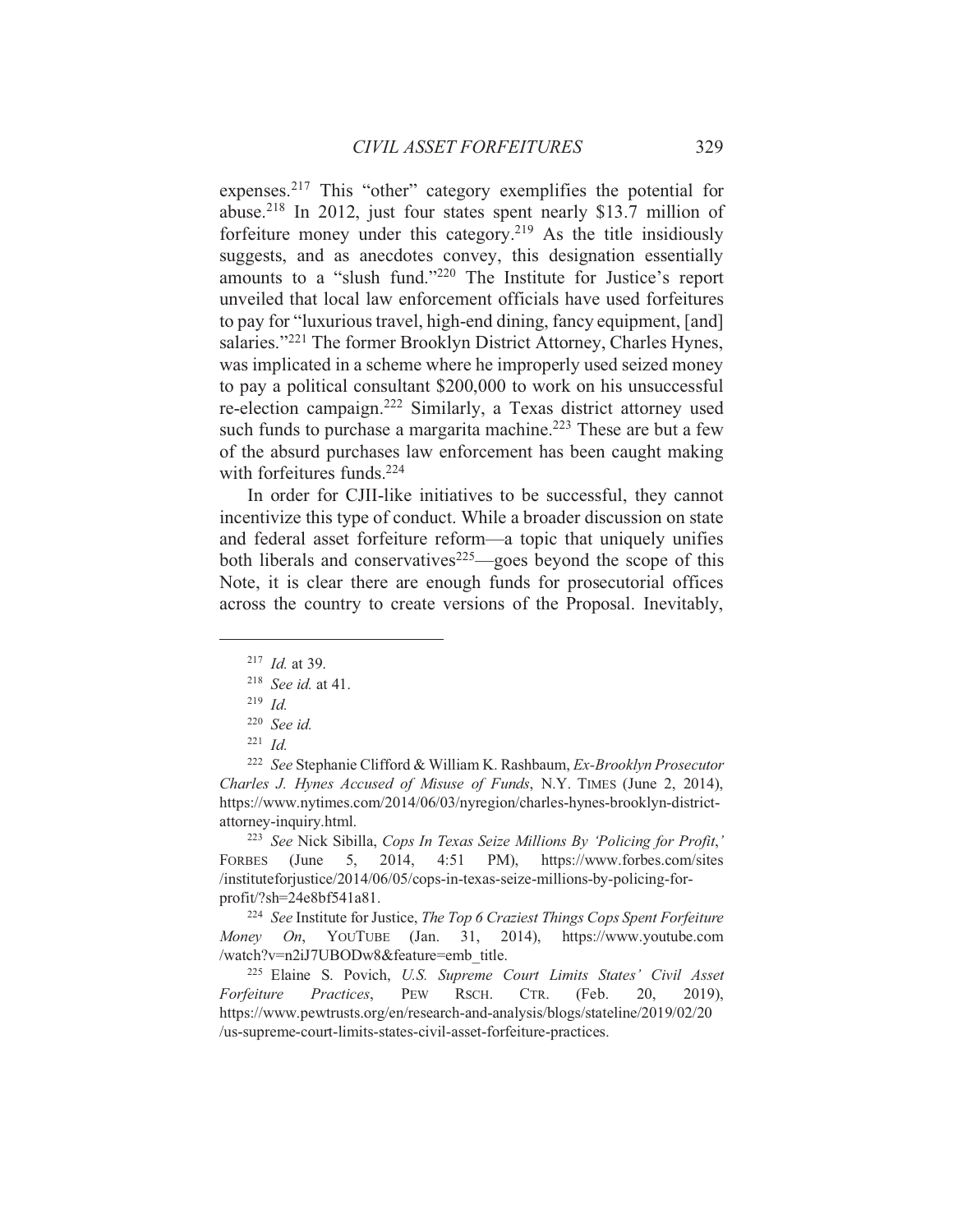some offices will have more funds than others; some may have none at all.<sup>226</sup> However, as discussed further in Part V, this is ultimately inconsequential to the Proposal's success. Despite the increased calls for civil asset forfeiture reform, this is not an area of the law in flux.<sup>227</sup> In 2019, the United States Supreme Court held, in Timbs v. Indiana,<sup>228</sup> that the Excessive Fines Clause of the Eighth Amendment applies to the states.<sup>229</sup> The case epitomizes the reasons why such devout critics of civil asset forfeiture exist.<sup>230</sup> However, the Timbs holding will likely have a minimal impact on actual asset forfeitures practices, at least for the immediate future.<sup>231</sup> Even if the law in this area were to change, the Proposal possesses the requisite limitations to comport with whatever the future holds. The next section furnishes a complete overview of the Proposal and addresses potential concerns.

<sup>&</sup>lt;sup>226</sup> See Total Net Deposits to the Fund by State of Deposit, U.S. DEP'T OF JUST.  $(2019),$ https://www.justice.gov/afp/page/file/1240516/download (illustrating the variance in total net deposits to the federal forfeiture fund by state).

<sup>&</sup>lt;sup>227</sup> See Sen. Lee Backs Bipartisan Bill to Reform Civil Asset Forfeiture Laws, MIKE LEE U.S. SENATOR FOR UTAH (June 26, 2020), https://www.lee.senate.gov /2020/6/sen-lee-backs-bipartisan-bill-to-reform-civil-asset-forfeiture-laws; see also Anne Teigen & Lucia Bradd, Evolving Civil Asset Forfeiture Laws, NAT'L. CONF. OF STATE LEGISLATORS (Feb. 2018), https://www.ncsl.org/research/civiland-criminal-justice/evolving-civil-asset-forfeiture-laws.aspx.

<sup>&</sup>lt;sup>228</sup> See Timbs v. Indiana, 139 S. Ct. 682 (2019).

 $229$  *Id.* at 690-91.

<sup>&</sup>lt;sup>230</sup> See Radley Balko, Study: Civil Asset Forfeiture Doesn't Discourage Drug Use or Help Police Solve Crimes, WASH. POST (June 11, 2019, 9:00 AM), https://www.washingtonpost.com/opinions/2019/06/11/study-civil-assetforfeiture-doesnt-discourage-drug-use-or-help-police-solve-crimes/.

<sup>&</sup>lt;sup>231</sup> See Emma Andersson, The Supreme Court Didn't Put the Nail in the Civil Asset Forfeiture's Coffin, AM. CIV. LIBERTIES UNION (Mar. 15, 2019, 4:45 PM), https://www.aclu.org/blog/criminal-law-reform/reforming-police/supreme-courtdidnt-put-nail-civil-asset-forfeitures.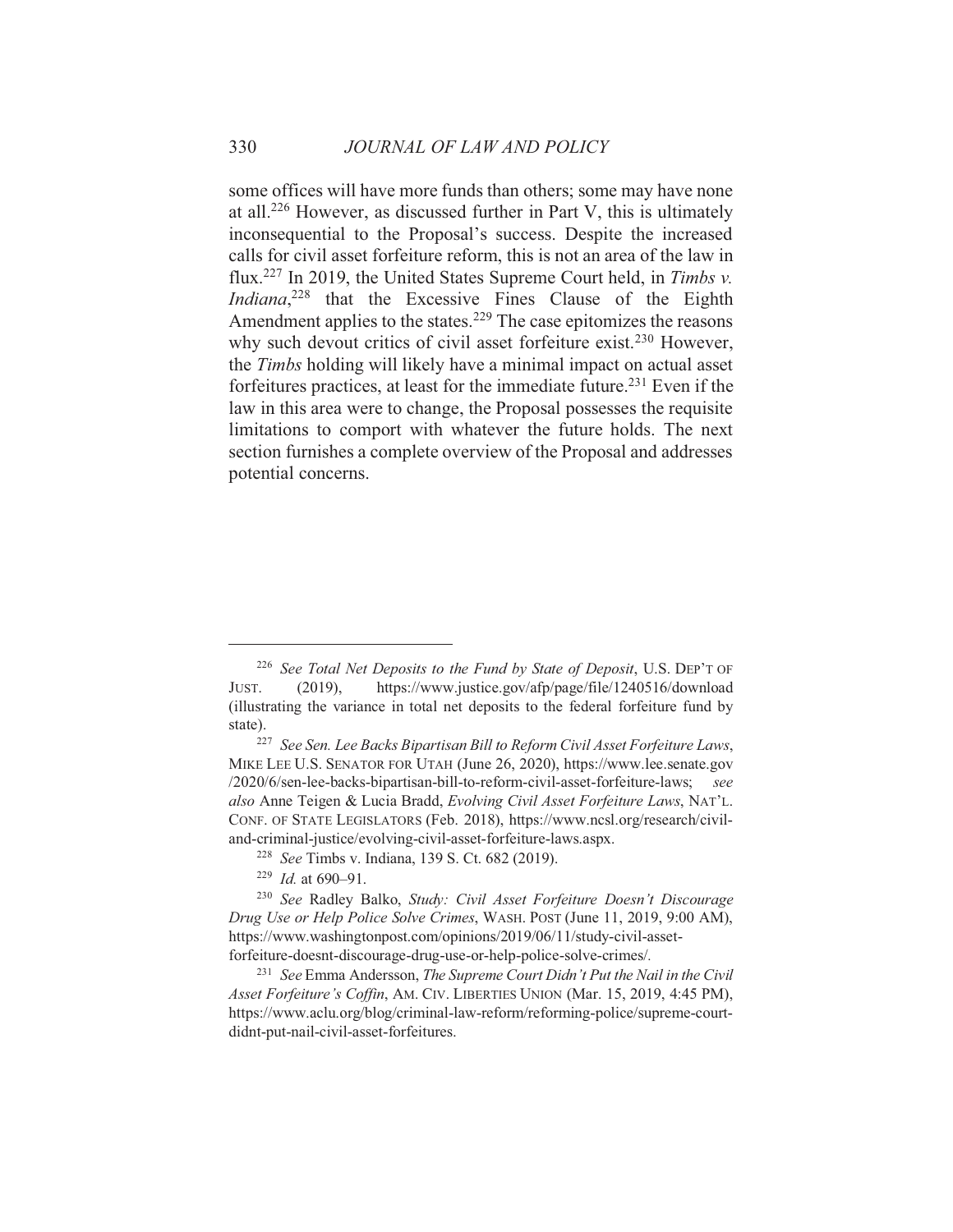## V. HOW OTHER PROSECUTORS SHOULD STRUCTURE INITIATIVES LIKE THE CJII

The Proposal is modeled off of two components of the CJII: a data-driven formulation and a limited source of funding.<sup>232</sup> DANY's close work with the City University of New York demonstrates the former.<sup>233</sup> This data driven approach helped DANY recognize the communities most in need of support and identify certain factors that disproportionately contribute to crime.<sup>234</sup> DANY's **CJII** methodology must be followed by other offices, but prosecutors do not necessarily need to hire outside consultants to replicate this approach. DANY primarily used the City University of New York as a middleman to conduct research through public surveys and interview experts in the field of criminal justice.<sup>235</sup> While incorporating both would be ideal, it is also unrealistic. Many offices likely lack the funds to embark on an endeavor of a similar scale. However, consulting and collaborating with the community through individual organizers or organizations during the Proposal's creation must be emulated.

The CJII strategy provides several benefits. First, it maximizes funding. Unlike the reactive policy of the Nassau County District Attorney, where groups apply for funding,<sup>236</sup> the CJII approach is proactive. Rather than making a subjective evaluation of a proposal, prosecutors instead make an objective and targeted decision to invest funds with a specific group. It ensures that funding goes towards the portions of the community that need it most. Secondly, this requirement sequesters the calculus and decision-making of where funds will go from becoming distorted by what prosecutors perceive to be a community's needs. Despite purporting to represent

<sup>&</sup>lt;sup>232</sup> See discussion supra Part III

<sup>&</sup>lt;sup>233</sup> See Opportunity Knocks, supra note 136, at 5.

 $234$  See id. at 3.

 $235$  See id.

<sup>&</sup>lt;sup>236</sup> See NASSAU CNTY. DIST. ATT'Y, supra note 185.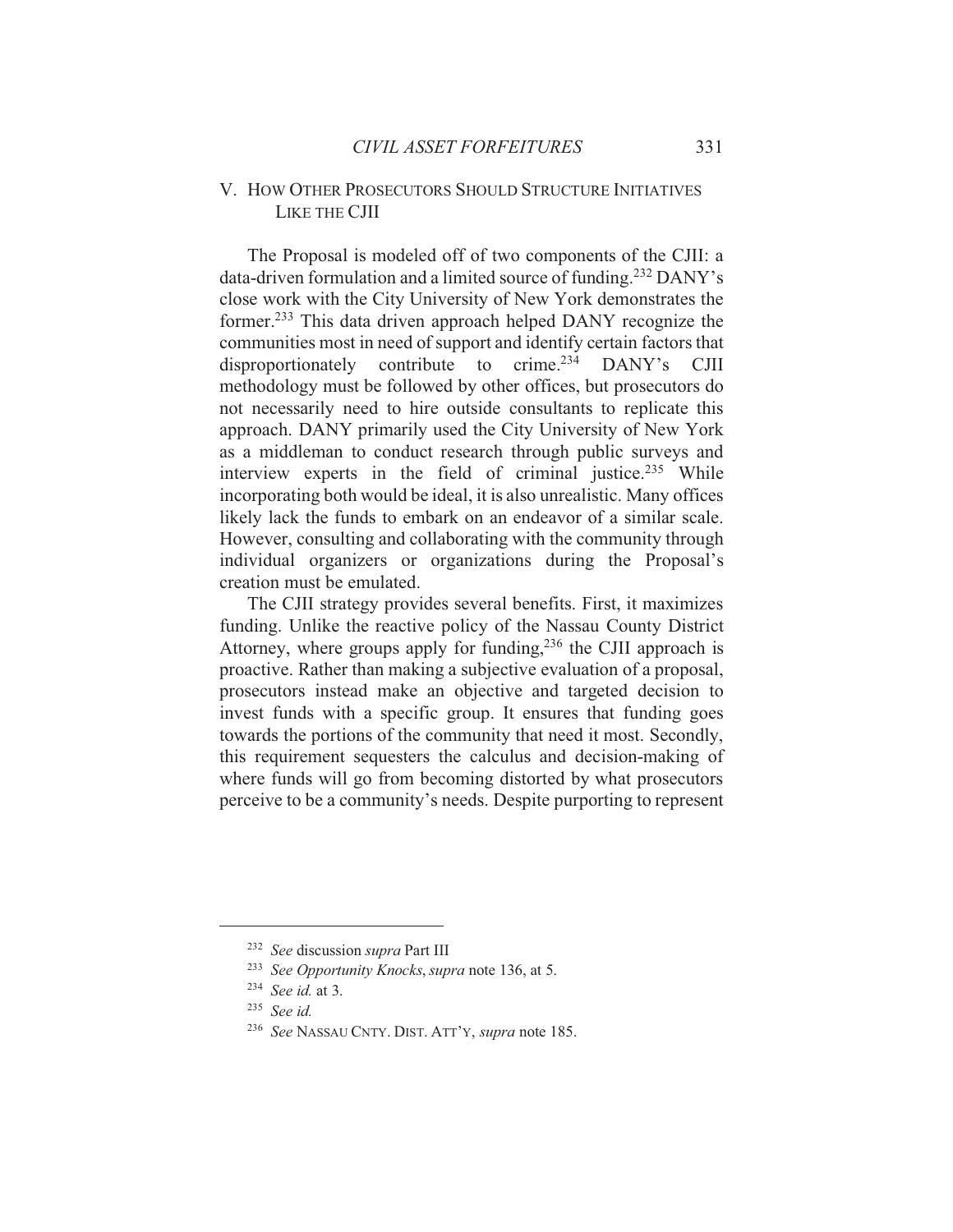the people,  $237$  one cannot ignore the fact that, as of  $2014$ ,  $238$  ninetyfive percent of the 2,437 elected prosecutors in this country were white.<sup>239</sup> Moreover, a staggering seventy-nine percent were white men.<sup>240</sup> How then, can such a high concentration of one demographic in an elected position realistically comprehend and represent the complex and varied needs of a community? Some argue they simply cannot.<sup>241</sup> White individuals often do not "have the kinds of life experiences that most of the population [have]."242 Even from a gender perspective, there are notable differences between how men and women handle cases related to pregnancies, sexual harassment, and domestic violence.<sup>243</sup> Furthermore, these figures cannot be attributed to a successful election campaign, perhaps indicating a broader coalition of support,<sup>244</sup> because eightyfive percent of incumbent prosecutors run unopposed.<sup>245</sup> This evidence renders the claim that prosecutors represent their communities, despite even genuine attempts to do so, dubious at best. At worst, it makes it impossible. In total, a community-focused analysis of where to provide funding forms the necessary foundation for a successful Proposal. Prosecutor offices lack the necessary knowledge and perspective to unilaterally decide where funding should go to be effective.

<sup>&</sup>lt;sup>237</sup> See Alan Vinegrad, The Role of Prosecutors, 28 HOFSTRA L. REV. 895, 897 (2000); see also Fourth Edition (2017) of the Criminal Justice Standards for **The** Prosecution Function. AM. **BAR** ASS'N. https://www.americanbar.org/groups/criminal justice/standards/ProsecutionFun ctionFourthEdition/ (last visited, Oct. 14, 2021).

<sup>&</sup>lt;sup>238</sup> Amita Kelly, *Does it Matter that 95 Percent of Elected Prosecutors Are* https://www.npr.org 8, 2015, 4:59  $PM$ ), White?, **NPR** (July /sections/itsallpolitics/2015/07/08/420913118/does-it-matter-that-95-of-electedprosecutors-are-white.

<sup>&</sup>lt;sup>239</sup> Joe Watson, Study: 95 Percent of Elected Prosecutor are White, PRISON LEGAL NEWS (Feb. 8, 2017), https://www.prisonlegalnews.org/news/2017 /feb/8/study-95-percent-elected-prosecutors-are-white/.

 $240$  *Id.* 

<sup>&</sup>lt;sup>241</sup> See Kelly, supra note 238, at 3.

 $242$  *Id.* 

 $243$  See id.

 $244$  See id.

<sup>&</sup>lt;sup>245</sup> Id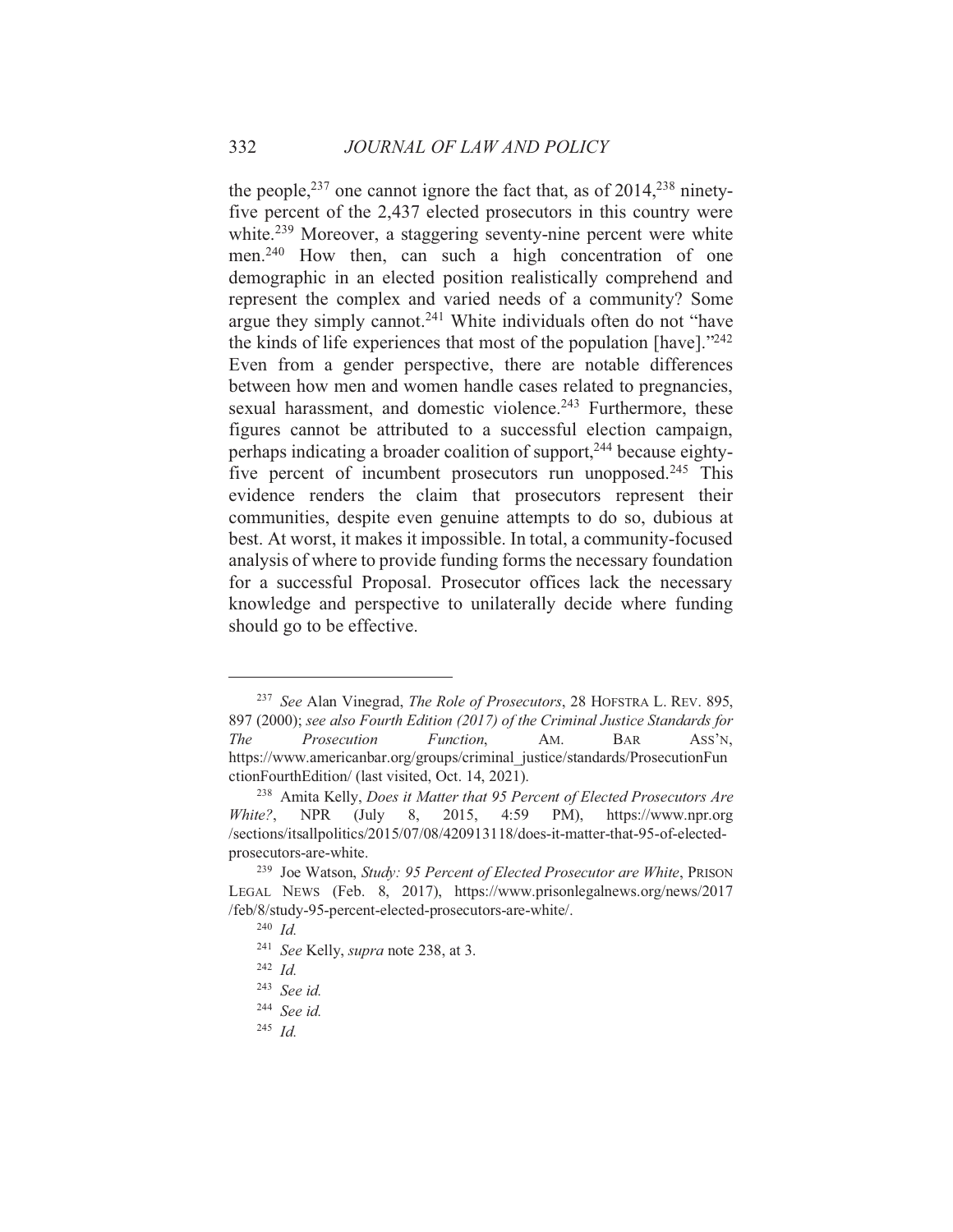Next, it is necessary to define the very narrow realm from which funding for the Proposal may be drawn. Again, the CJII provides guidance. Funding must be limited to two sources: settlements or civil asset forfeitures from white-collar crime. The former category is relatively straightforward, however, the same cannot be said of the latter. At first, this may seem overly constraining. After all, the CJII had \$250 million worth of funding to invest.<sup>246</sup> Without access to the entire spectrum of civil asset forfeitures, how can other prosecutorial offices amass similar funding? The answer is that most other offices probably cannot, but access to millions of dollars is not a predicate for an effective Proposal. New York City, arguably the financial capital of the world, $247$  creates an inimitable environment for white-collar crime; DANY is uniquely equipped to combat this  $248$ 

Because there is poor reporting on what percent of state civil asset forfeitures stem from just white-collar crime,<sup>249</sup> it is impossible to provide a workable estimate as to potential funding nationwide. Federal reports may provide a reference point, albeit a poor one: "half of all federal asset forfeiture cases involved white-collar crime."<sup>250</sup> While this is imperfect, it ultimately does not matter because the amount of money that a prosecutor's office can funnel into a community is not the barometer for this Proposal's success. Rather, the bolstering of communities and the consequential reduction in crime is the objective. The Proposal does not mandate that imitators set up youth hubs.<sup>251</sup> The CJII should serve as one

<sup>&</sup>lt;sup>246</sup> Safer Neighborhoods, supra note 47, at 2.

<sup>&</sup>lt;sup>247</sup> See Arjun Reddy, New York Reclaims the Crown as the World's Financial Center, Survey Says, BUS. INSIDER (Mar. 29, 2019; 4:00 PM), https://markets.businessinsider.com/news/stocks/survey-new-york-reclaimscrown-as-top-financial-center-2019-5-1028240244.

<sup>&</sup>lt;sup>248</sup> Financial Crimes.  $N.Y.$ CNTY. DIST.  $ATT'Y'S$ OFF. https://www.manhattanda.org/victim-resources/financialcrimes/#:~:text =Because%20Manhattan%20is%20a%20global.to%20fight%20white%2Dcollar %20crime.&text=If%20you%20are%20a%20victim,at%20212%2D335%2D890 0 (last visited Dec. 1, 2020).

<sup>&</sup>lt;sup>249</sup> See sources cited supra notes 202-09 and accompanying text.

<sup>&</sup>lt;sup>250</sup> Alice W. Dery, Overview of Asset Forfeiture, AM. BAR ASS'N (June 30, 2012), https://www.americanbar.org/groups/business law/publications/blt/2012/ 06/02 dery/.

<sup>&</sup>lt;sup>251</sup> See Funded Programs, supra note 137.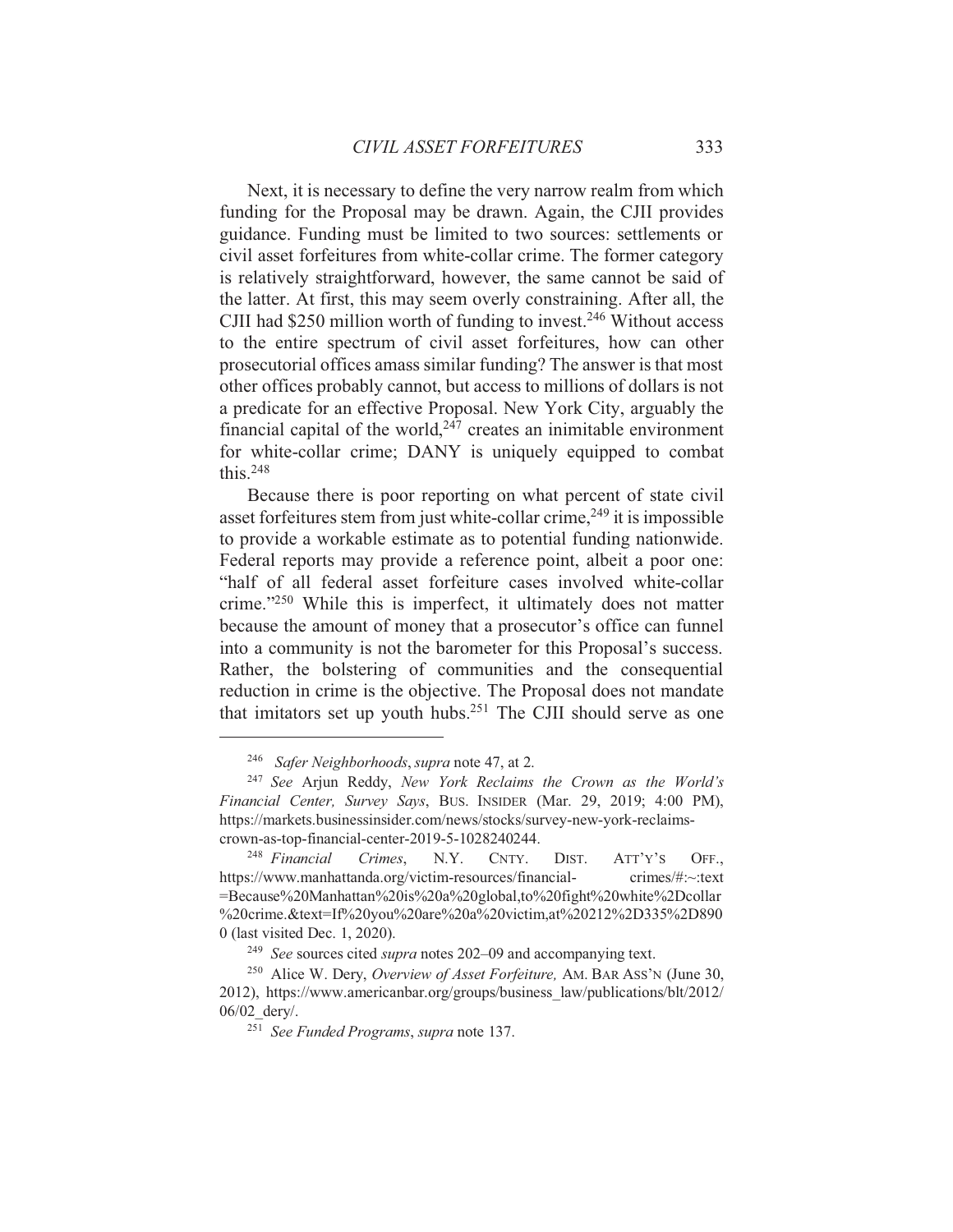example of community investment programs, not the standard that all communities must replicate exactly. Aligning with the agenda of community-based criminal justice advocates,<sup>252</sup> any successful Proposal is one that empowers local groups and organizers to realize safer and stronger communities and address the root causes of criminality. This Proposal merely provides some amount of financial support to help communities pursue this objective. Consequently, there is no threshold dollar amount. While some jurisdictions will inevitably have more funding than others, it is important to remember that criminal justice reform demands a multi-faceted approach.<sup>253</sup> This Proposal is not meant to replace existing efforts, particularly those by community-based justice organizers.<sup>254</sup> It is meant to be a vehicle for state actors to facilitate reform that is not subject to many of the pitfalls present via traditional political routes.<sup>255</sup>

Finally, because of the inherent dangers of asset forfeiture,<sup>256</sup> it is imperative the Proposal does not furnish any excuses to expand those practices. That threat is another reason why funding should be limited to civil asset forfeitures from white-collar crime. The practices of the NYPD supply an apt example of this danger.<sup>257</sup> A 2018 settlement revealed that in 2016 alone, the NYPD kept \$7.1 million in revenue from seizures attributable to crime in New York City.<sup>258</sup> Consequently, the NYPD will have to turn over the nearly "160,000 records on vehicles, phones, and seized cash" that comprise this revenue.<sup>259</sup> These seizures "routinely affect<sup>[]"</sup> lowincome individuals and communities of color.<sup>260</sup> If this depicts the practices of a relatively liberal jurisdiction like New York—one that

 $260$  Id

<sup>&</sup>lt;sup>252</sup> See NBC, supra note 86.

<sup>&</sup>lt;sup>253</sup> See discussion supra Parts I-II.

<sup>&</sup>lt;sup>254</sup> See discussion supra Part II.

<sup>&</sup>lt;sup>255</sup> See discussion supra Part I.

<sup>&</sup>lt;sup>256</sup> See discussion supra Part IV.

<sup>&</sup>lt;sup>257</sup> See Adam Klasfeld, Settlement Shines Sunlight on Millions Seized by NYPD. **COURTHOUSE NEWS** SERV.  $(May)$ 14.  $2018$ ). https://www.courthousenews.com/settlement-shines-sunlight-on-millionsseized-by-nypd/.

 $258$  *Id.* 

 $259$  *Id.*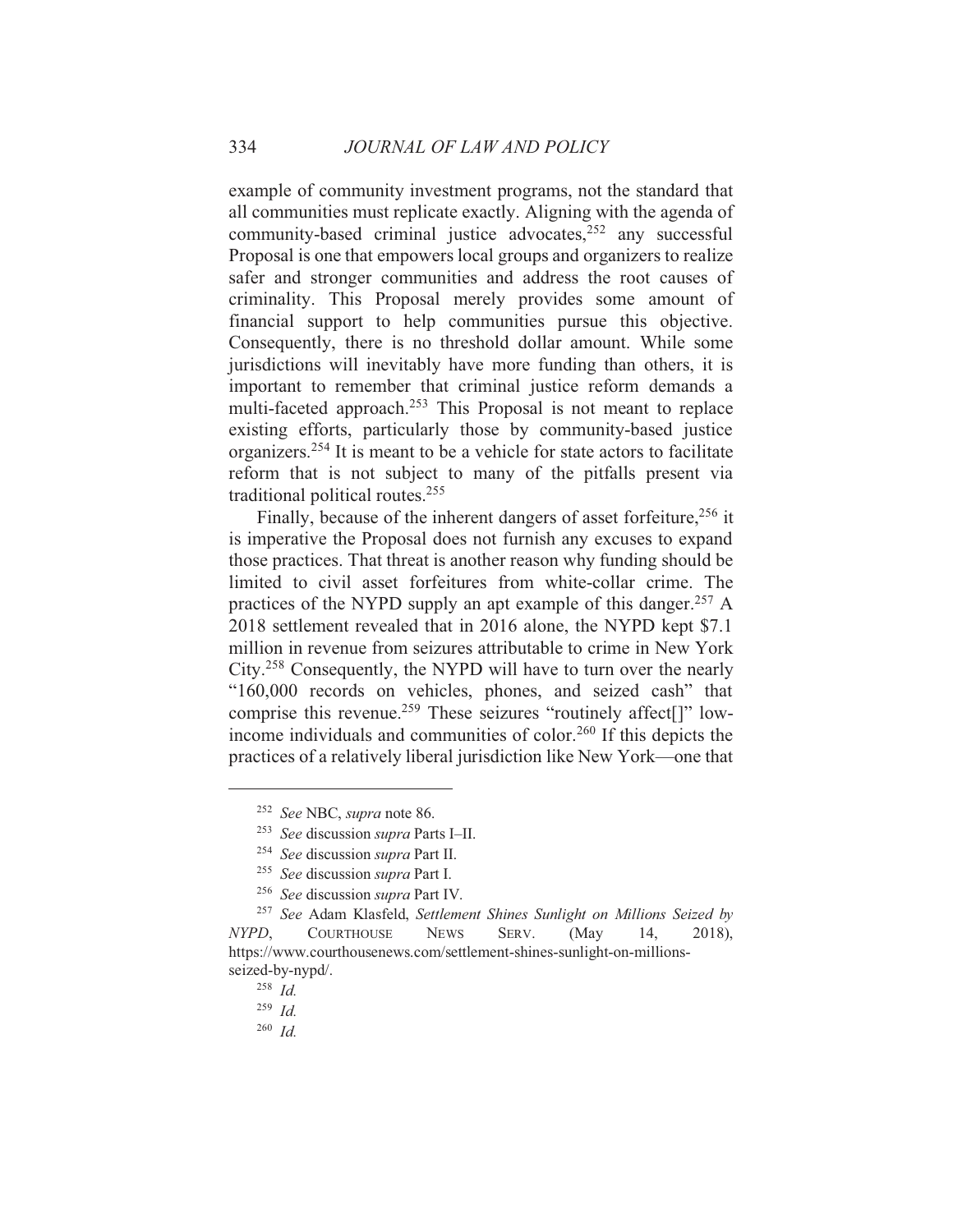purports to have several self-proclaimed progressive District Attorneys<sup>261</sup>—then measures must be taken to prevent such abuse nationwide. No initiative that claims to further community-based criminal justice can actually do so if it invites behavior by law enforcement that has the potential to harm those very same communities. Additionally, this limited pool of funds avoids incentivizing over-policing of low-income neighborhoods and communities of color because, for the most part, the "majority of white-collar offenders are white males."262 This is not an attempt to enact a form of reparations. This is just another way that limiting funding to white-collar crime shields the Proposal from being a source of abuse. This construction avoids the tendency of local governments to ratchet up low-level ticketing in poor communities to secure revenue, for example.<sup>263</sup> Under the Proposal, the communities that will benefit the most will be a wholly different population than that from which the funding derives.

In short, the combination of a data-driven formulation and a limited source of funding enables the Proposal to effectuate community-based criminal justice reform while avoiding many of the issues that have historically accompanied relying upon asset forfeiture funds.

#### **CONCLUSION**

For a multitude of reasons, criminal justice reform remains elusive in the United States.<sup>264</sup> However, the public discourse

<sup>&</sup>lt;sup>261</sup> See Dave Colon, Why Anyone Who Cares About Criminal Justice Reform Should Keep an Eye on Brooklyn, SPLINTER (Apr. 19, 2019, 11:36 AM), https://splinternews.com/why-anyone-who-cares-about-criminal-justice-reformshou-1833980988.

<sup>&</sup>lt;sup>262</sup> Cynthia Barnett, The Measurement of White-Collar Crime Using Uniform Code Reporting (UCR) Data, U.S. DEP'T OF JUST. at 5, https://ucr.fbi.gov/nibrs/nibrs wcc.pdf.

<sup>&</sup>lt;sup>263</sup> See Brentin Mock, Municipal Courts' War on Poor People, Explained, **BLOOMBERG CITYLAB** (Sept.) 29. 2017.  $4:10$ PM). https://www.bloomberg.com/news/articles/2017-09-29/the-municipal-courtswar-on-the-poor-explained.

<sup>&</sup>lt;sup>264</sup> See Carissa B. Hessick, *DNA Exonerations and the Elusive Promise of* Criminal Justice Reform, 15 OHIO ST. J. OF CRIM. L. 271, 282 (2017); see generally NBC, supra note 86.